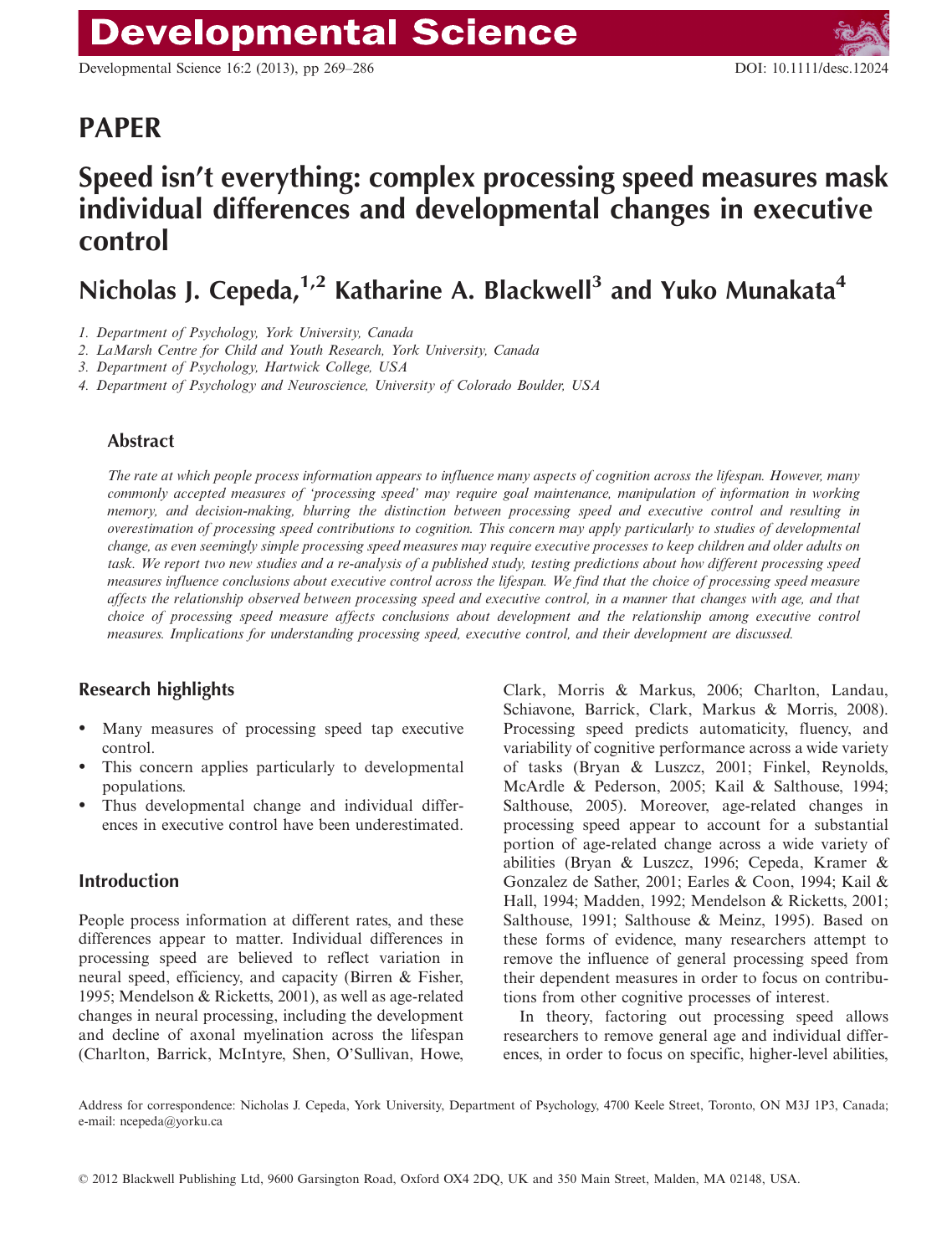such as executive control. These include 'goal selection, planning, monitoring, sequencing, and other supervisory processes' (Foster, Black, Buck & Bronskill, 1997, p. 117) that 'enable a person to engage successfully in independent, purposive, self-serving behavior' (Lezak, 2004, p. 35). Thus, a primary goal in developing processing speed measures is to 'minimize the contribution of higher cognitive function' (Fry & Hale, 2000, p. 2) in order to measure 'the speed with which many cognitive operations can be executed' (Salthouse, 1996, p. 403; see also Myerson, Hale, Wagstaff, Poon & Smith, 1990).

However, these goals are difficult to meet, because the term 'processing speed' has been used to refer to a variety of measures that get used in different ways and that may tap underlying components to varying degrees. Consider four commonly used processing speed measures: box completion, digit copying, digit-symbol substitution, and letter comparison. In box completion, participants are asked to draw the fourth side on an array of three-sided boxes; in digit copying, to copy a random series of digits into empty boxes below those digits; in digit-symbol substitution, to write a visual symbol associated with the numbers 0 to 9, using a lookup table, across a series of random numbers; and in letter comparison, to indicate whether two strings of three to nine letters are identical (Earles & Salthouse, 1995; Wechsler, 1991). We believe that these tasks and other measures of processing speed involve varying amounts of executive control (Table 1), and that the extent of executive control demands may change as a function of age. Even the simplest task, box completion, requires some maintenance of a task goal (e.g. 'draw the fourth side of the box'), as well as filtering background information (Lustig, Hasher & Tonev, 2006) and visuospatial processing (Miyake, Friedman, Rettinger, Shah & Hegarty, 2001). The more complex tasks also require maintaining and manipulating task-related stimuli in working memory (i.e. 'controlled attention'; Eastwood, 2001; Luciana & Nelson, 1998; Salthouse & Babcock, 1991) and cognitive decision-making (Bunce & Macready, 2005). Thus, processing speed tasks may predict executive control (and other aspects of cognition) because processing speed tasks require executive control (Diamond, 2002).

Differences among processing speed tasks are recognized to some extent by the field, namely the division of processing speed into a simpler, motor-weighted factor known as 'psychomotor speed' or 'sensorimotor speed' or 'sensory-motor processes' (essentially, time to complete repetitive motor tasks), and a more-complex, executive-weighted factor known as 'perceptual speed' or 'cognitive speed' or 'higher-order processes' (essentially, time to complete comparison- and substitutionbased tasks on which errors will not be made).<sup>1</sup> This distinction has some empirical support (Cerella, 1985; Earles & Salthouse, 1995; Hale & Jansen, 1994, reported in Myerson, Hale, Zheng, Jenkins & Widaman, 2003; Hale & Myerson, 1993, reported in Myerson et al., 2003; Salthouse, 1993, 1994), although it is not consistently followed. $<sup>2</sup>$ </sup>

These concerns about the different skills necessary to perform well on different processing speed measures highlight the need to systematically address issues of construct validity. While processing speed tasks appear to measure something that is stable within individuals (Hogarty, Flesher, Ulrich, Carter, Greenwald, Pogue-Geile, Kechavan, Cooley, DiBarry, Garrett, Parepally & Zoretich, 2004; Salthouse, 1996), across tasks (Dougherty & Haith, 1997; see also Kail, 2000), and across time (Schaie, 1989), there is little explicit mention in the literature about construct validity, which requires that measures actually assess the theoretical construct (i.e. have convergent validity) and do not assess unrelated constructs (i.e. have discriminant validity). The work that has tested construct validity of processing speed (Salthouse, 1993, 1994) has not been extended to the full range of processing speed measures used by researchers or across populations of different ages, and has not tested discriminant validity. The result is a lack of clarity in the literature about what is being measured by existing processing speed measures, which may explain the use of potentially very different tasks under the single umbrella term processing speed.

Our concerns about the varying degree of executive control demands in processing speed measures may be especially critical for researchers who study developmental change at either end of the lifespan. The specific abilities that support performance on each processing speed task are likely to develop and decline at different rates, in a complex manner (Geary & Wiley, 1991), thereby leading to patterns of development and decline that will depend on the chosen processing speed measure. For example, young children are likely to need more executive control for writing-intensive tasks (e.g. box

<sup>&</sup>lt;sup>1</sup> Other speed factors, such as 'decision speed' (time to complete tasks on which errors are likely to be made; Salthouse, 2000) and 'neural speed' (time to convert a sensory input signal and transmit this signal to the brain; Welford, 1988) have been proposed, but because these additional factors are not commonly included in the term 'processing speed', we do not consider them here.

 $2$  Our task analysis suggests that Myerson et al.'s (2003) 'sensorimotor speed' tasks (i.e. choice RT, line-length discrimination, and letter classification) map onto Salthouse's (2000) description of 'perceptual speed', while their 'cognitive speed' tasks (i.e. abstract matching, mental paper folding, and visual search) map onto Salthouse's description of 'decision speed'.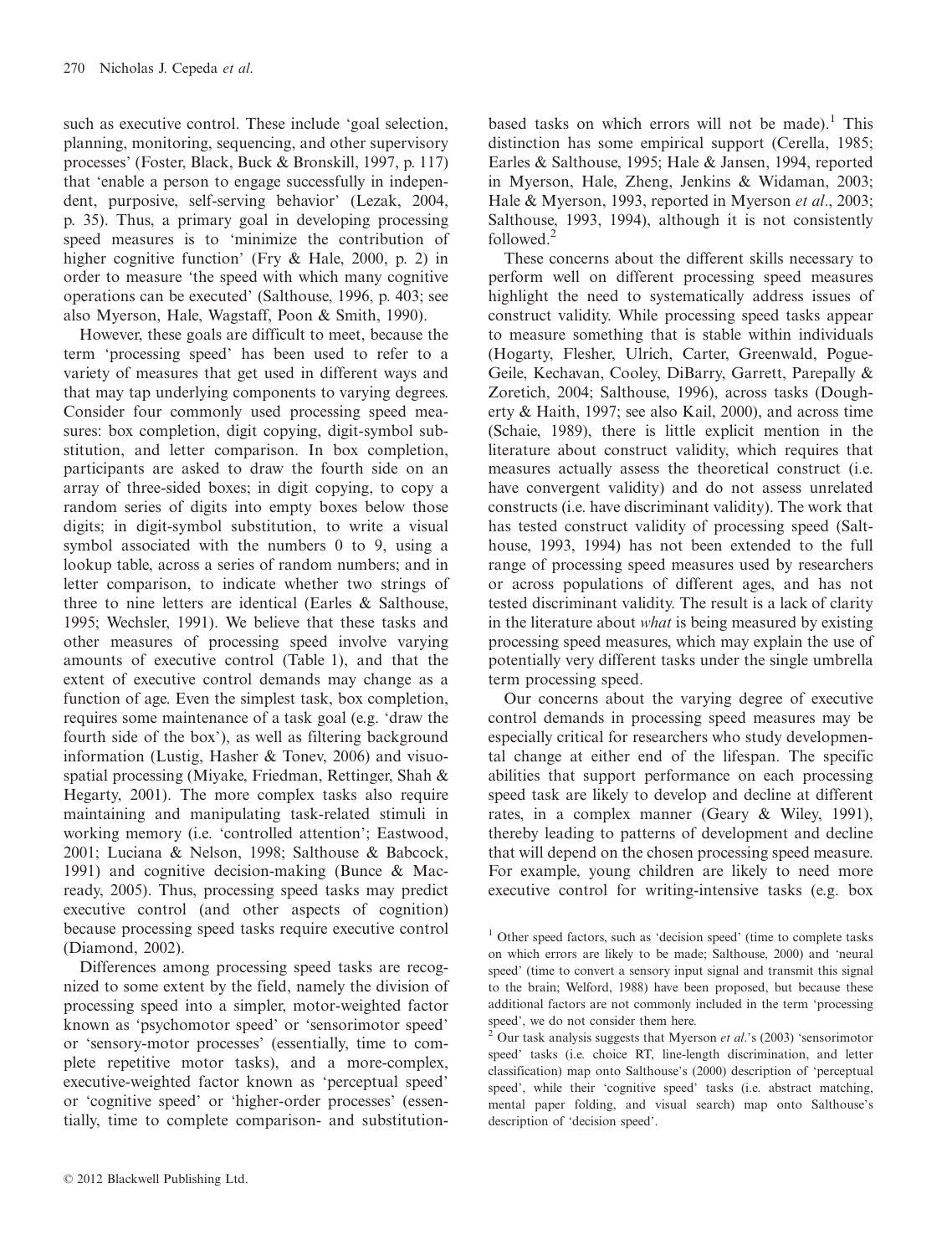|                                                                                                                                                                                                                                                                                              | Working<br>memory                                                         | Decision-<br>making                                                                      | Response<br>selection                                                           | Interference<br>control                                                            | Motor<br>control                                                              | Pre-existing<br>knowledge                                                       |
|----------------------------------------------------------------------------------------------------------------------------------------------------------------------------------------------------------------------------------------------------------------------------------------------|---------------------------------------------------------------------------|------------------------------------------------------------------------------------------|---------------------------------------------------------------------------------|------------------------------------------------------------------------------------|-------------------------------------------------------------------------------|---------------------------------------------------------------------------------|
| Prosaccade Latency <sup>E1</sup><br>Offset $RT^{B, E1}$<br>Simple $RT^{E1}$<br>Box Completion <sup>B,E1,E2</sup><br>Horizontal Marks <sup>E1</sup><br>Digit CopyingE1,E2<br>Color Naming <sup>E1</sup><br>Choice $RT^{B, E\tilde{I}, \dagger}$<br>Digit-Symbol<br>Substitution <sup>E2</sup> | minimal<br>low<br>low<br>low<br>low<br>low<br>low<br>moderate<br>moderate | minimal<br>minimal<br>minimal<br>minimal<br>minimal<br>minimal<br>moderate<br>low<br>low | minimal<br>minimal<br>minimal<br>low<br>low<br>high<br>high<br>moderate<br>high | minimal<br>minimal<br>minimal<br>low<br>low<br>low<br>moderate<br>high<br>moderate | minimal<br>low<br>moderate<br>high<br>high<br>high<br>low<br>moderate<br>high | minimal<br>minimal<br>minimal<br>minimal<br>minimal<br>low<br>low<br>low<br>low |
| Addition and<br>Subtraction <sup>E1</sup>                                                                                                                                                                                                                                                    | moderate                                                                  | minimal                                                                                  | high                                                                            | moderate                                                                           | high                                                                          | high                                                                            |
| Letter Comparison <sup>E2</sup>                                                                                                                                                                                                                                                              | high                                                                      | high                                                                                     | moderate                                                                        | moderate                                                                           | high                                                                          | moderate                                                                        |

Note: Processing speed measures vary in their demands. These variations across tasks also vary by age, with simpler tasks requiring greater executive control in children and older adults than in young adults (variations by age not shown in table). These estimates are rough, some of these factors may overlap, and we have not covered every possible factor on which tasks differ; however, the overall pattern demonstrates important variation across processing speed measures. Criteria for the four levels (specified from minimal to high) for each factor are as follows: Working memory: none required; single goal can be held in working memory throughout entire task; single goal or stimulus held in working memory must be updated during task; additional complex operations on contents of working memory required. Decision-making: no judgment about stimuli required; simple forced-choice judgment; simple open-ended judgment; difficult judgment based on multiple aspects of stimuli. Response selection: no selection involved; one response location must be selected from several; two possible responses exist; more than two possible responses exist. Interference control: no interfering stimuli; surrounding stimuli are present; surrounding stimuli might induce errors; interference within target stimulus. Motor control: saccade required; hand lift or verbal response required; hand must press specific target among multiple potential targets; fine motor control required. Pre-existing knowledge: none required; knowledge about colors, shapes, or numbers required or beneficial; knowledge about letters and letter strings beneficial; knowledge of mathematics required. While motor control and pre-existing knowledge are not necessarily aspects of executive control, they are included because they may place varying demands on executive control. Dashed line separates psychomotor and perceptual speed tasks. Task was<br>used in study: <sup>B</sup>Blackwell *et al.* (2009); <sup>E1</sup>Experiment 1; <sup>E2</sup>Experiment

completion and digit copying) because they are just learning to write and are still developing fine motor control; they may also need more executive control for tasks that seem straightforward to adults (e.g. digitsymbol substitution) simply because these tasks tap processes that are less familiar to children (e.g. using a lookup table). This claim is compatible with developmental observations of decreased prefrontal cortex activation on an inhibitory control task during adolescence (Durston, Davidson, Tottenham, Galvan, Spicer, Fossella & Casey, 2006) because less prefrontal top-down control may be needed as tasks become easier for any reason, including development or learning. The same concerns apply late in aging, as previously simple tasks become more demanding with cognitive decline. For example, single-task blocks in a task-switching paradigm theoretically should not require high levels of executive control and are commonly used as a measure of processing speed, but these blocks recruit executive control regions in older but not younger adults (DiGirolamo, Kramer, Barad, Cepeda, Weissman, Milham, Wszalek, Cohen, Banich, Webb, Belopolsky & McAuley, 2001).

Given the potential differences across processing speed measures, the choice of measure could strongly influence the kinds of conclusions that are drawn. We assess this possibility by evaluating the conclusions supported through the use of different processing speed measures, regarding: (1) the relationship between processing speed and executive control, (2) the influence of age on this relationship, and (3) the relationship between different executive control abilities, and how executive control changes with age, when controlling for processing speed. We present two new experiments and one re-analysis of an existing dataset to test three predictions regarding these issues. These data sets included multiple typical processing speed measures that differed in difficulty (Table 1), and covered a variety of ages (6 to 85 years) and executive control abilities (working memory, inhibition, and task switching).

These data sets are rich, but we are able to present a small, focused set of analyses to test our predictions, thereby minimizing the risk of type I error. (We provide supporting analyses in the Appendices for elaboration, completeness, and ease of interpretation.) The targeted analyses focus on hierarchical regressions examining the relative contributions of distinct types of processing speed measures to different outcomes. The number of analyses is reduced through the calculation of composite measures for executive control abilities, based on at least three representative executive control tasks, which the two new data sets are designed to allow. Use of composite measures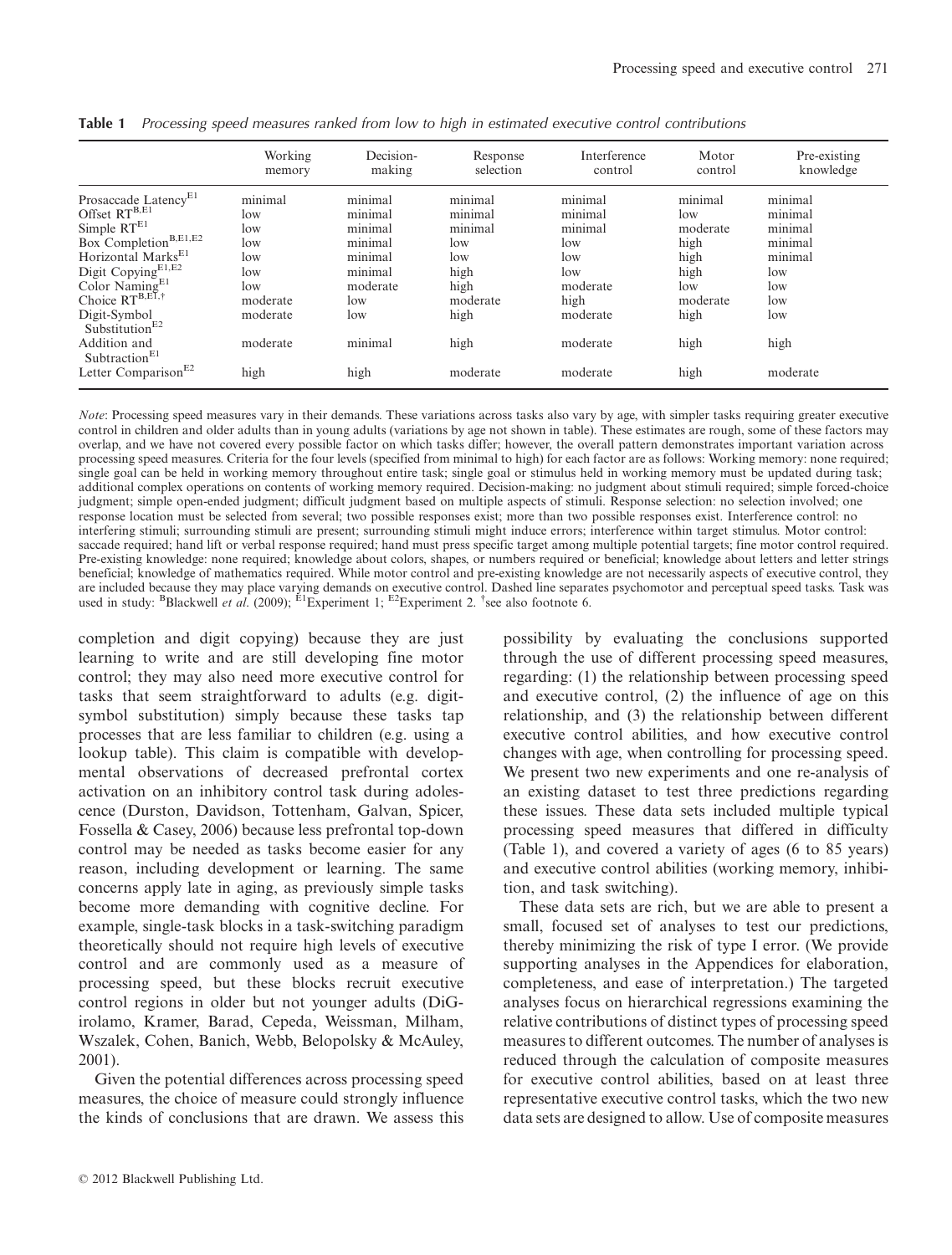minimizes contributions from individual task demands (as long as chosen tasks vary in type of methodology, which is true for the data we present) and results in loadings more heavily weighted on the executive control ability of interest than would a single dependent variable from a single task. To the degree that tasks of interest load more heavily on a single construct, fit will improve (Landis, Beal & Tesluk, 2000), and in practice, equally weighted component scores, which we have chosen to use, are adequate (McDonald, 1996).

Prediction 1: Relationship between processing speed and executive control depends on processing speed measure.

First, we predict that more complex processing speed measures will correlate more strongly with executive control measures and will not show adequate discriminant validity from executive control measures. Previous studies have found larger correlations between more complex processing speed measures and executive control than between simpler processing speed measures and executive control (Bunce & Macready, 2005; Salthouse, Fristoe, McGuthry & Hambrick, 1998); however, the authors of these studies never explicitly tested discriminant validity, and the range of complexity was limited (with digit copying serving as Salthouse et al.'s sole simple task, and choice RT serving as Bunce and Macready's simplest task), such that discriminant validity could not be properly assessed. Our prediction has the potential to explain why different conclusions have been reached about the role of processing speed in executive control depending on the processing speed measures used (Ackerman & Cianciolo, 2000; Jurado & Rosselli, 2007) because processing speed will seem to have a larger role if more complex measures are used. We test this prediction in Experiment 1, which tests young adults on multiple typical processing speed measures and executive control abilities (working memory, inhibition, and task switching), and in the young adult sub-sample of Experiment 2, which tests multiple processing speed and working memory measures.

Prediction 2: Relationship between processing speed and executive control depends on age.

Second, we predict that the relationship between processing speed measures and executive control will vary across the lifespan. Specifically, in young children and older adults, less complex measures of processing speed will be correlated more strongly with executive control than in young adults, because processing speed tasks are likely to be more demanding of executive control in individuals with immature and senescent

executive control systems. If correct, this prediction indicates that particular attention must be paid to the selection of processing speed measures at either end of the lifespan, and may explain why studies investigating age-related change often suggest large roles for processing speed (Salthouse, 1994, 1996; Salthouse & Meinz, 1995), because those measures may actually measure executive control. We test this prediction in the full sample of Experiment 2, which covers 7- to 85-year-olds using multiple measures of processing speed and working memory.

Prediction 3: Conclusions about executive control depend on processing speed measure.

Third, we predict that the choice of processing speed measure to use as a covariate will influence conclusions about executive control. More complex processing speed measures will factor out executive control along with processing speed, leading to an underestimation of the role of executive control – in developmental change, for example. We test this prediction using the developmental sample of Experiment 2. Following the same logic, we predict that more complex processing speed measures will suggest weaker relationships between executive factors. We test this prediction using two datasets with multiple measures of executive control: Experiment 1 with young adults, and an existing data set with 6-yearolds (Blackwell, Cepeda & Munakata, 2009).

## Present analyses

Considerable implications for investigations of executive control follow from concerns about the relationships between executive control and processing speed measures. We first present the methods for Experiments 1 and 2. Then we step through the evidence relevant to each of our three predictions, because some predictions are tested using more than one study. Overall, results from our targeted and supporting analyses are consistent with increases in executive control demands when moving from simpler to more complex processing speed tasks, which affect estimates of age-related contributions to executive control across the lifespan and individual differences in executive control.

# Experiment 1

## Subjects

Subjects were 58 young adults  $(M = 20.2$  years old; 31 female) enrolled in an introductory psychology course at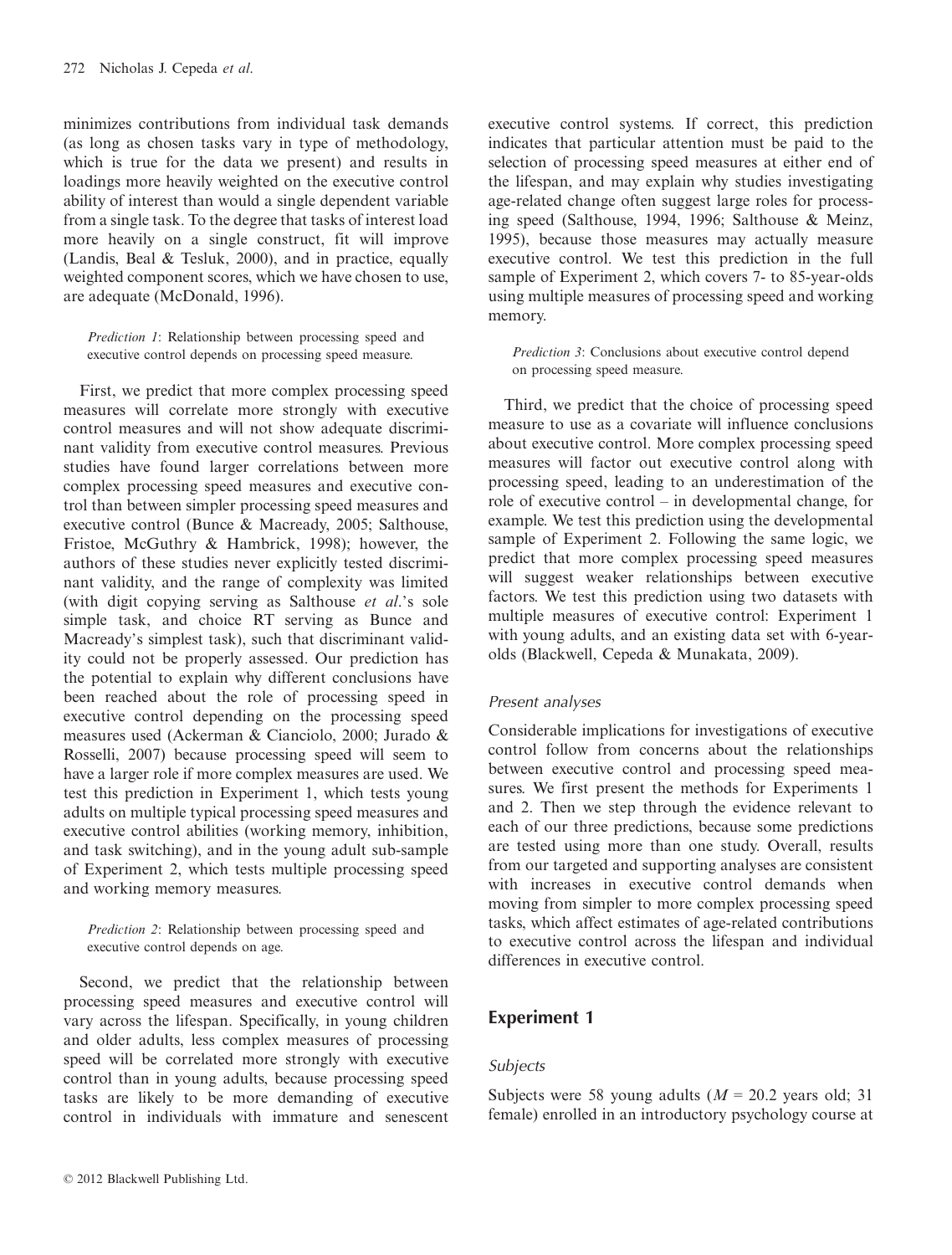the University of Colorado, Boulder. They received course credit for participation.

#### Design and analysis

Each subject completed a battery of 11 processing speed tasks and an array of 11 executive control tasks that tapped task switching, working memory, and inhibition. The study used a within-subjects design. We used the multiple imputation function in SPSS v19 to impute expected values for the 7.6% missing data cells. Similar results were obtained with the same analyses based on  $n = 29$  subjects with no missing data cells.

#### Materials and procedure

The testing battery took three hours to complete, spaced equally across two sessions administered one week apart. Processing speed tasks included prosaccade latency (move your eyes from fixation to a peripheral white circle that appears; latency measured using a Tobii x50 eye tracker; 25 trials total), offset RT (stop pressing the touch screen when a circle appears; 25 trials total; Gignac & Vernon, 2004; Nánez & Padilla, 1995), simple RT (tap a ~ circle that appears by pressing the touch screen; 25 trials total), box completion (make three-sided boxes into foursided boxes; 30 s allowed for completion; 35 boxes on a sheet of paper; Salthouse, 1993), horizontal line marking (make horizontal dash marks on vertical lines; 30 s provided for completion; 70 lines on a sheet of paper; Salthouse, 1993), digit copying (write the number seen directly above into a box below the number; 30 s provided for completion; 80 items on a sheet of paper; Wechsler, 1991), color naming (identify the color of 60 asterisk placeholders printed on a sheet of paper; non-word baseline from a Stroop task), choice RT task 1 (identify whether circles are red or blue, by pressing 'F' or 'J' keys; baseline choice RT block from a stop signal paradigm; 25 trials total), choice RT task 2 (identify color [red or blue] or shape [circle or star] by pressing 'F' or 'J' keys; baseline non-switch trial only blocks from a computerized task-switching paradigm; 25 trials total), choice RT task 3 (identify quantity [how many items: 1 or 3] or identity [what number is presented: 1 or 3] by pressing '1' or '3' keys; baseline non-switch trial only blocks from a computerized task-switching paradigm; 16 trials total), and addition and subtraction tasks (add 3 or subtract 3 from a series of 30 random two-digit numbers printed on a sheet of paper; baseline non-switch trial only blocks from a paper-and-pencil task-switching paradigm).

In addition, participants completed 11 executive control tasks. Five tasks were typical measures of working memory. Forward and backward digit span were administered using standardized instructions (Wechsler, 1991), and required subjects to remember and recall increasingly long strings of numbers (forward span: three to nine items; backward span: two to eight items). The number of correctly recalled strings was used as the dependent variable. Spatial span was modeled after the CANTAB Corsi Blocks task (Luciana, 2003). An array of nine boxes was present on the screen, and increasingly long strings of boxes were sequentially highlighted, from three to nine items. The number of correctly recalled strings was used as the dependent variable. Subjects used a mouse to indicate the order of highlighting. Reading, counting, and operation span (Conway, Kane, Bunting, Hambrick, Wilhelm & Engle, 2005) are widely used measures that require the subject to perform two alternating tasks. First, subjects must remember a series of letters, object counts, or words. Second, subjects must judge semantic correctness of sentences, and correctness of mathematical equations. The number of to-be-remembered items differed across trials, and varied pseudorandomly from two to five items per trial. The total number of items recalled correctly and in the correct order placement was used as the dependent variable.

Three tasks were typical measures of inhibition and/or interference control. For the stop signal task, subjects identified circles as red or blue using 'F' or 'J' keys, except when the word 'stop!' was spoken on 25% of trials. (The word 'go!' was presented on 25% of trials to control for semantic processing.) Seven blocks were included: a baseline choice RT block, a practice stop signal block, and five stop signal blocks that each contained 48 trials. The stop signal delay between the appearance of the circle and the onset of the stop or go signal was adjusted 50 ms faster or slower each trial, so that a successfully stopped response occurred on about 50% of trials. Stop signal reaction time (Logan & Cowan, 1984) was measured. The Stroop task included three sets of items: non-color words printed in red, orange, yellow, green, blue, or purple; these same color words printed in a differing color; asterisks ('\*\*\*\*\*') printed in these ink colors. Subjects read the ink color of each of 60 items printed on a sheet of paper. Interference score was computed as time to read the color words minus time to read the non-color words. The antisaccade task directed subjects to move their eyes from fixation in the opposite direction from a peripheral white circle that appeared. Twenty-five trials were given. Accuracy was measured using a Tobii x50 eye tracker.

Three tasks measured task switching. Task 1 used fully unpredictable shape (circle or star) and color (red or blue) switching, and three switch blocks each included exactly 25 switch trials and approximately 25 non-switch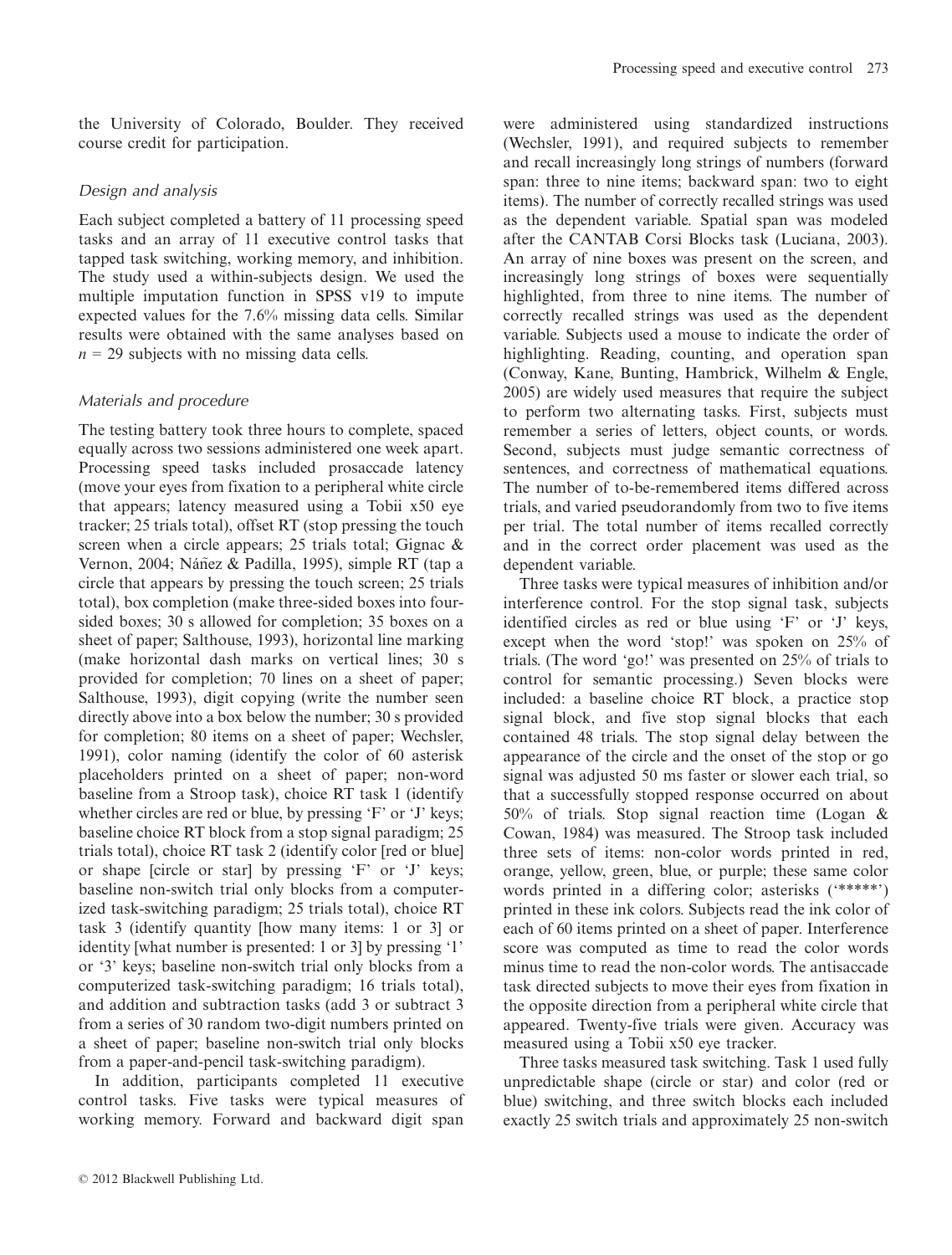trials. Two single-task blocks preceded the switch blocks. All stimuli were response incompatible, error feedback was provided, and the task cue appeared 100 ms prior to the target. Responses were made using a touch screen, and RT and accuracy were recorded. Task 2 used predictable switching every two trials between quantity and identity tasks (Cepeda, Cepeda & Kramer, 2000, Experiment 1). Half the trials were response compatible, and half were response incompatible. The task cue ('What Number?' and 'How Many?') and target ('1', '1 1 1', '3', and '333') appeared simultaneously, and error feedback was provided. Responses were made by pressing '1' and '3' keys on a numeric keypad, and RT and accuracy were recorded. Task 3 involved alternating between adding 3 and subtracting 3 from 30 random two-digit numbers printed on a sheet of paper. Two single-task sheets were completed prior to the switch sheet. For both computerized tasks, global switch cost was calculated using response incompatible trials, based on RTs for non-switch trials in switch blocks minus nonswitch only block trials; for the paper-and-pencil task, switch sheet minus average non-switch sheet completion time was computed.

All tasks were administered in a constant order, with different types and modalities of tasks intermixed throughout the two sessions. Asterisks indicate tasks not analyzed in the present paper because they were not relevant to the questions of interest. For session 1, task order was: consent form and demographics questionnaire, task switching (color and shape), reading span, prosaccade latency, antisaccade, digit span, box completion, counting span, Stroop, simple RT, Peabody Picture Vocabulary Test-III\*, and K-BIT-2 Matrices\*. For session 2, task order was: stop signal, spatial span, horizontal line marking, operation span, AX-CPT\*, task switching (quantity and identity), digit copying, offset RT, task switching (addition and subtraction), Raven's Advanced Progressive Matrices\*, and visual binding\*.

# Experiment 2

## Subjects

Subjects were 143 children, young adults, and older adults (children:  $M = 12.8$  years old, range = 8-16,  $n = 71$ ; young adults:  $M = 23.9$  years old, range = 19– 30,  $n = 24$ ; older adults:  $M = 71.5$  years old, range = 60– 85,  $n = 48$ ). Children were recruited from public schools in Urbana, IL. Young adults were recruited from the University of Illinois at Urbana-Champaign student population and the Urbana-Champaign community. Older adults were recruited from the Urbana-Champaign community, using newspaper ads. All subjects were paid \$30 for participation in three experimental sessions. All subjects had a complete data set, without missing cells.

## Design

Each subject completed a battery of four processing speed tasks, five working memory tasks, one interference task, and one measure of task switching. The study used a within-subjects design.

## Materials and procedure

Subjects completed four processing speed tasks: box completion (make a sheet of 60 three-sided boxes into four-sided boxes; Salthouse, 1993), digit copying (write the number seen directly above into a box below the number; Wechsler, 1991), digit-symbol substitution (write the symbol associated with a number using a provided chart with digit-symbol pairings; Wechsler, 1991), and letter comparison (decided whether sheets of 20 three-item, six-item, and nine-item letter pairs are the same or different (Salthouse, 1991). Subjects completed five working memory tasks: Wechsler Memory Scale paragraph recall (immediately recall a story after auditory presentation; two stories with 67 words each; Wechsler & Stone, 1973), Rey-Auditory Verbal Learning Test (AVLT; immediately recall a list of 15 everyday words five times, followed by a novel list, followed by the original list [used in the analysis]; Rey, 1964; Lezak, 1995), card rotations (determine if a series of shapes are the same [but rotated] or different [i.e. mirror images]; two trials,  $3 \text{ min each}$ ; hits  $-$  false alarms used as score; Ekstrom, French, Harmen & Dermen, 1987), backward digit span (Wechsler, 1991), and coordinative–sequential complexity (sequential: solve arithmetic problems with four single digit numbers and three operands, addition or subtraction, for 3 min; coordinative: adds to sequential task parentheses delineating priority of operations; all solutions between 1 and 9; paper-and-pencil modification of Verhaeghen, Kliegl & Mayr, 1997).

Subjects were tested in three experimental sessions. Asterisks indicate tasks not analyzed in the present paper, because they were not relevant to the questions of interest or, in the case of task switching, because only a single paradigm was run and we limited analyses to those in which an executive function composite could be computed. In the first session, demographic information, an IQ measure (Kaufman Brief Intelligence Test)\*, and processing speed, working memory, and interference measures (box completion, digit copying, digit-symbol substitution, letter comparison, WAIS-R digit span, card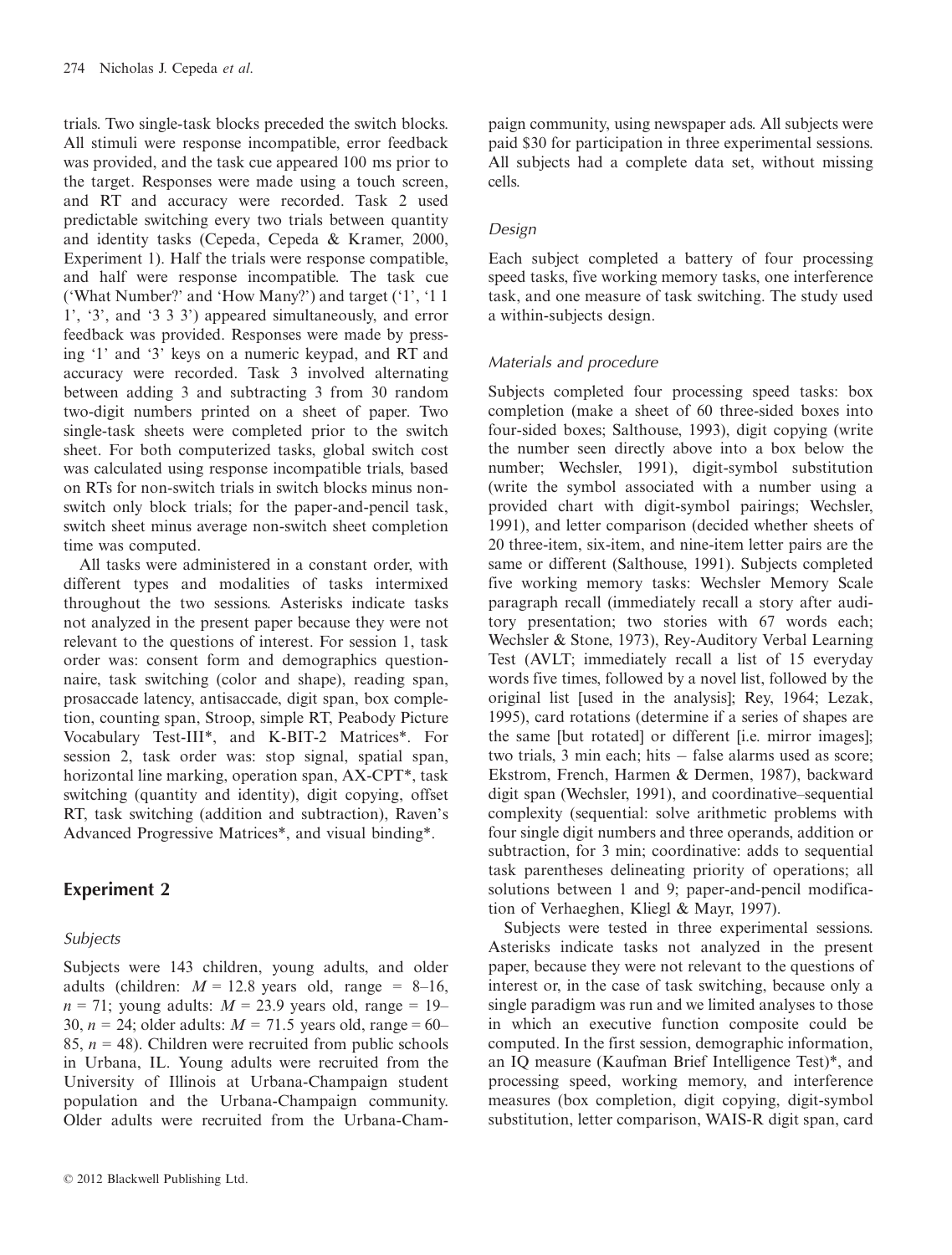AVLT, WMS paragraph recall, and proactive interference\*) were collected. The second and third sessions consisted of a computerized task-switching paradigm\*.

# Analyses

Prediction 1: Relationship between processing speed and executive control depends on processing speed measure.

Our first set of analyses tested the degree of executive control involvement in each of 11 diverse types of processing speed measure (Table 1), using young adult data from Experiment 1 and the young adult sub-sample from Experiment 2. Prediction 1 was supported by (a) hierarchical regressions indicating that more complex processing speed measures predict executive control composites better than less complex processing speed measures do, and (b) correlational analyses indicating that although both simpler and more complex processing speed measures have adequate convergent validity, only simpler processing speed measures have adequate discriminant validity from working memory.

## More complex processing speed measures correlate more strongly with executive control measures

As predicted, more complex processing speed measures correlated with executive control composites above and beyond correlations involving simpler measures, as demonstrated through hierarchical regression analyses (Tables 2a and 2b). Specifically, in Experiment 1 more complex processing speed measures predicted significantly more variation in the working memory, inhibition, and task-switching composites than simpler processing speed measures did, and in Experiment 2, the prediction of working memory was only significant when letter comparison was added, not with only the simpler measures. (Full correlation tables are provided in Tables A1 and A2.)

# Psychomotor speed and perceptual speed fail to show adequate discriminant validity

We expect that the observed correlations between executive control and processing speed result from a lack of sufficient construct validity of processing speed measures. Good construct validity requires both convergent and discriminant validity, meaning that tasks measure what they are supposed to measure and do not measure what they should not measure (Campbell & Fiske, 1959; Rushton, Brainerd & Pressley, 1983). Experiment 1 included a wide array of processing speed measures that allow us to examine this issue, using a standard approach of computing and comparing correlations (Carmines & Zeller, 1979; Shavelson, Hubner & Stanton, 1976; cf. Bagozzi, Yi & Phillips, 1991; Kenny, Kashy & Bolger, 1998). We first examined whether simpler (psychomotor speed) and more complex (perceptual speed) processing speed tasks each showed good convergent validity (i.e. whether processing speed measures of each type correlated with each other). We then examined whether simpler and more complex processing speed measures showed good discriminant validity from one another. Finally, we tested whether simpler and more complex processing speed tasks each showed good discriminant validity from executive control measures.

To assess convergent validity, we examined correlations between tasks that purportedly measure the same theoretical construct (e.g. psychomotor speed for simpler tasks or perceptual speed for more complex tasks), selecting tasks based on past descriptions of each theoretical construct (e.g. Salthouse, 2000). Previous studies have found reasonable convergent validity for the

Table 2a Hierarchical regressions examining contributions of increasingly complex processing speed measures to the executive control composite scores in Experiment 1

|                                       | Working Memory    |                | Inhibition   |                      | Task Switching |              |                      |                |              |
|---------------------------------------|-------------------|----------------|--------------|----------------------|----------------|--------------|----------------------|----------------|--------------|
| Processing Speed Measure              | $\Delta R^2$      | F for $\Delta$ | df           | $\Delta R^2$         | F for $\Delta$ | df           | $\Delta R^2$         | F for $\Delta$ | df           |
| Psychomotor Speed<br>Perceptual Speed | .005<br>$.225***$ | 0.3<br>16.0    | 1,56<br>1,55 | $.146**$<br>$.156**$ | 9.6<br>12.3    | .,56<br>1,55 | $.167**$<br>$.127**$ | 11.3<br>9.9    | 1,56<br>1,55 |

*Note*: More complex processing speed measures predict additional executive control variance in young adults.  $n = 58$ ; \*p < .05; \*\*p < .01. Task Switching composite = average of global switch cost, color and shape switching task, global switch cost, quantity and identity switching task, and switch cost, addition and subtraction switching task z-scores; Inhibition composite = average of stop signal reaction time, stop signal task, color minus non-color word completion time, Stroop task, and antisaccade percent errors, antisaccade task z-scores; Working Memory composite = average of digit span backward, spatial span backward, reading span total items correct, counting span total item correct, and operation span total items correct zscores.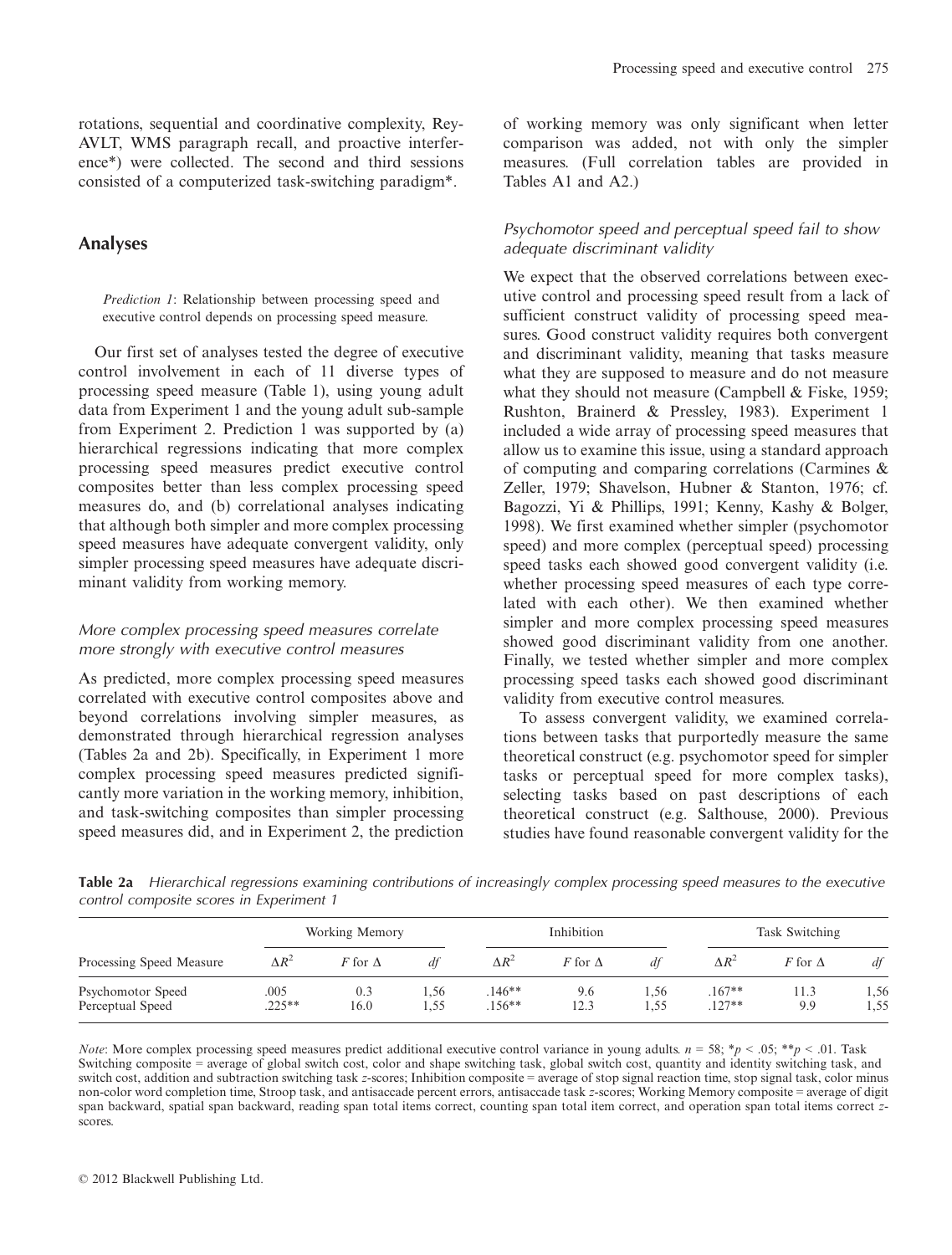Table 2b Hierarchical regression examining contributions of increasingly complex processing speed measures to the working memory composite score in the young adult subsample of Experiment 2

| Processing Speed Measure  | $\Lambda R^2$ | F for $\Lambda$ | d1   |
|---------------------------|---------------|-----------------|------|
| Box Completion            | .006          | 0.1             | 1,22 |
| Digit Copying             | .005          | 0.1             | 1.21 |
| Digit-Symbol Substitution | .015          | 0.3             | 1.20 |
| Letter Comparison         | $.248*$       | 65              | 1.19 |

Note: More complex processing speed measures predict additional working memory variance in young adults.  $n = 24$ ;  $* p < .05$ ;  $* p < .01$ . Working Memory composite = average of paragraph recall, Rey-AVLT learning, card rotations (hits-FAs), digit span backward, and coordinative–sequential complexity z-scores.

more general construct 'processing speed' by demonstrating moderate to strong correlations  $(r = .4$  to .7) between digit copying, digit-symbol substitution, letter comparison, pattern comparison, and reading speed (Salthouse, 1993; Salthouse & Meinz, 1995), and moderate correlations between number comparison (classify multi-digit numbers as the same or different), picture identity (match a line figure to an array of five variants), and finding A's [sic] (find all As in a set of words; Hertzog & Bleckley, 2001; see also Ekstrom, French & Harman, 1979). However, because most of these tasks are relatively complex, one might instead interpret these previous results as evidence for convergent validity for the construct perceptual speed.

We found good convergent validity for psychomotor speed and for perceptual speed, with moderate to strong correlations between psychomotor speed measures, and likewise between perceptual speed measures (Table A3); with only one exception, correlations between withinconstruct composite scores and individual tasks ranged from  $r = .34$  to .59. We also found good convergent validity for working memory and inhibition factors (Table A4); with only one exception, correlations between within-construct composite scores and individual tasks ranged from  $r = .36$  to .55. Task switching failed to show adequate convergent validity, indicating that results with this composite must be interpreted

| Table 3 Correlations between processing speed and |
|---------------------------------------------------|
| executive control measures in Experiment 1        |

|                              | Perceptual<br>Speed<br>.384 | Working<br>Memory <sup>^</sup><br>.357 | Inhibition<br>.240 |
|------------------------------|-----------------------------|----------------------------------------|--------------------|
| Psychomotor<br>Speed<br>.236 | $.310*$                     | $-.067$                                | $.382**$           |
| Perceptual Speed<br>.384     | $\overline{\phantom{a}}$    | $-.472**$                              | .494**             |

Note: Perceptual speed does not show adequate discriminant validity from executive control constructs. Working memory but not inhibition shows discriminant validity from psychomotor speed. Psychomotor and perceptual speed show an ambiguous discriminant validity pattern. Within-construct correlations are noted in column and row headings, and between-construct correlations are noted in table cells. When the between-construct correlation is smaller than the within-construct correlations, the constructs have good discriminant validity.  $n = 58$ ; \*  $p < .05$ ; \*\*  $p < .01$  ^ negative because larger is better for WM. Psychomotor Speed composite = average of offset RT, simple RT, box completion, horizontal line marking, and digit copying z-scores; Perceptual Speed composite = average of color naming, choice RT, color task, choice RT, color and shape tasks, choice RT, quantity and identity tasks, and addition and subtraction tasks z-scores; Inhibition composite = average of stop signal reaction time, stop signal task, color minus non-color word completion time, Stroop task, and antisaccade percent errors, antisaccade task z-scores; Working Memory composite average of digit span backward, spatial span backward, reading span total items correct, counting span total item correct, and operation span total items correct z-scores.

cautiously; this composite is thus not reported in the remaining analyses, although task switching showed some similarity to findings from the other executive control measures.<sup>3</sup>

Next, we examined whether psychomotor speed and perceptual speed show discriminant validity from each other and from executive control measures.<sup>4</sup> Discriminant validity requires that measures do not correlate with theoretical constructs that are supposed to be unrelated to the construct of interest. To demonstrate discriminant validity, we must show that between-factor

<sup>4</sup> Three requirements exist (Campbell, 1960; Campbell & Fiske, 1959). First, measures must show internal consistency (e.g. via Cronbach's alpha) and inter-method reliability (e.g. analyses based on instruments that use different methods lead to the same conclusion). Second, within-construct correlations must be larger than between-construct correlations, when using the same methodology. Third, same- and different-methodology correlation patterns should match. We met criterion 1 where testable. Criterion 2 is designed to prevent differences in correlation magnitude as a result of differences in shared method variance for within- vs. between-construct correlations. Because we do not have appropriate tasks to test Campbell and Fiske's criterion 2, our analysis is based on a similar confound-free assumption. Specifically, we have assumed that method variance varies to an equal degree withinand between-constructs, which we believe is the case for our tasks. We are unable to test criterion 3.

 $3$  Like inhibition (in Table 3), task switching did not show discriminant validity from either psychomotor or perceptual speed (in part because task switching had such a small within-construct correlation). The relationship between task switching and working memory was affected by choice of processing speed covariate in the same way as the relationship between inhibition and working memory (as shown in Table 6; significant with no processing speed covariate or a psychomotor speed covariate, but not with a perceptual speed covariate), while the relationship between task switching and inhibition failed to reach significance with or without a processing speed covariate.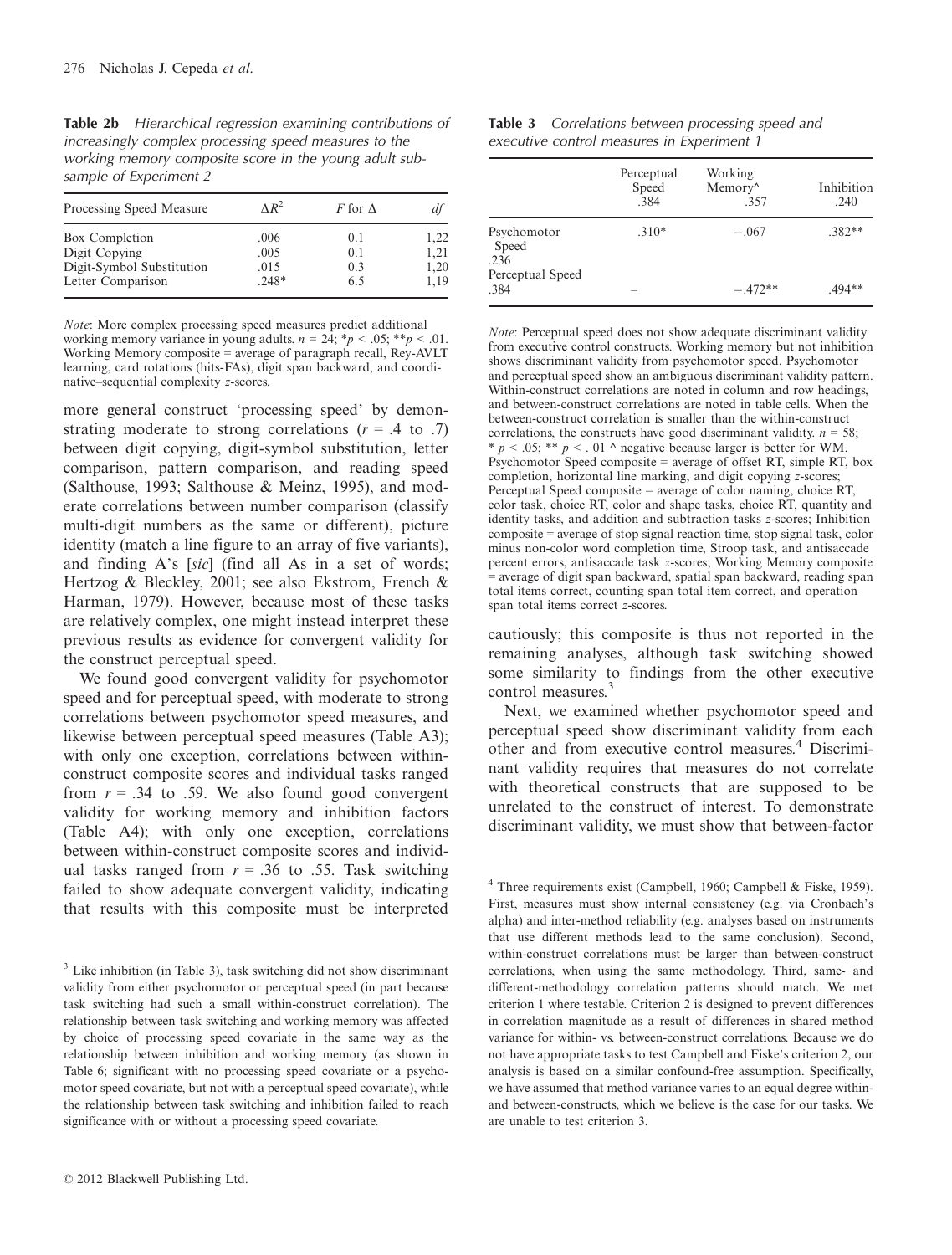correlations (e.g. the correlation between psychomotor speed and perceptual speed) are smaller than the corresponding within-factor correlations (e.g. the within-psychomotor speed and within-perceptual speed correlations; Campbell, 1960). Our analysis of discriminant validity between psychomotor speed and perceptual speed was ambiguous, as the within-psychomotor speed correlation was smaller than the between-factor correlation, while the within-perceptual speed correlation was larger (Table 3). Our findings are consistent with ambiguity in the literature (cf. Cerella, 1995; Hale & Myerson, 1993, reported in Myerson et al., 2003). More complex speed tasks also include simpler aspects of speed, which means that we expect moderate correlations between speed factors, and thus a lack of strong discriminant validity.

Critically, perceptual speed clearly did not show adequate discriminant validity from either executive control factor (Table 3). That is, perceptual speed measures do not predict one another any better than they predict inhibition or working memory, as predicted given the executive control demands of more complex processing speed measures. At a minimum, such statistical equality suggests that factoring processing speed (based on complex tasks) out of executive control performance is statistically equivalent to factoring executive control out of executive control. In contrast, psychomotor speed and working memory showed a clear pattern consistent with discriminant validity, while inhibition clearly failed to show discriminant validity from psychomotor speed (Table 3). The independence of processing speed and executive control thus depends on the specific combination of processing speed and executive control tasks chosen by the researcher.

Prediction 2: Relationship between processing speed and executive control depends on age.

Our second prediction was that simpler processing speed measures would be correlated with executive control measures in children and older adults, given the larger potential demands on executive control for simple tasks in these populations. We tested this prediction using the lifespan sample in Experiment 2. In children and older adults (as with young adults as tested in Prediction 1), more complex measures correlated with the working memory composite above and beyond simpler measures, as demonstrated through hierarchical regression analyses (Table 4). Most importantly, whereas only the most complex letter comparison task predicted significant amounts of working memory variance in young adults, simpler digit copying and/or digit-symbol substitution predicted working memory variance in children and older adults. No additional variance was accounted for by letter comparison over digit-symbol substitution in children or older adults, perhaps because both include a heavy working memory demand in this age group (compared to young adults, who might be able to quickly memorize the digit-symbol pairings). (The full correlation table is provided in Table A5.)

Prediction 3: Conclusions about executive control depend on processing speed measure.

The tests of our first two predictions demonstrate that many processing speed measures contain executive control components, particularly at either end of the lifespan. Our final prediction tests the implications of this: namely, that choice of processing speed measure to use as a covariate can influence conclusions about executive control, such as how executive control changes with development and how different components of executive control relate to one another. This prediction was supported by hierarchical regressions indicating that estimates of age-related change in working memory decreased when more complex processing speed measures were used, and by correlations between different executive control measures that were significant when simpler processing speed measures were used as covari-

Table 4 Hierarchical regressions examining contributions of increasingly complex processing speed measures to the working memory composite score in Experiment 2, separately for children, young adults, and older adults

|                           | 7- to 16-year-olds |                | 19- to 30-year-olds |              |                | 60- to 85-year-olds |              |                   |      |
|---------------------------|--------------------|----------------|---------------------|--------------|----------------|---------------------|--------------|-------------------|------|
| Processing Speed Measure  | $\Delta R^2$       | F for $\Delta$ | df                  | $\Delta R^2$ | F for $\Delta$ | df                  | $\Delta R^2$ | $F$ for $\Lambda$ | df   |
| Box Completion            | .047               | 3.4            | 1.69                | .006         | 0.1            | 1.22                | .059         | 2.9               | 1,46 |
| Digit Copying             | $.134**$           | 11.1           | 1.68                | .005         | 0.1            | 1,21                | .040         | 2.0               | 1,45 |
| Digit-Symbol Substitution | $.182**$           | 19.2           | 1.67                | .015         | 0.3            | 1.20                | $.152**$     | 9.0               | 1.44 |
| Letter Comparison         | .000               | 0.0            | 1.66                | $.248*$      | 6.5            | 1.19                | .040         | 2.4               | 1,43 |

*Note:* Simpler processing speed measures predicted more variance of working memory for children  $(n = 71)$  and older adults  $(n = 48)$ , but not for young adults ( $n = 24$ ). \*  $p < .05$ ; \*\*  $p < .01$ . Working Memory composite = average of paragraph recall, Rey-AVLT learning, card rotations (hits-FAs), digit span backward, and coordinative–sequential complexity z-scores.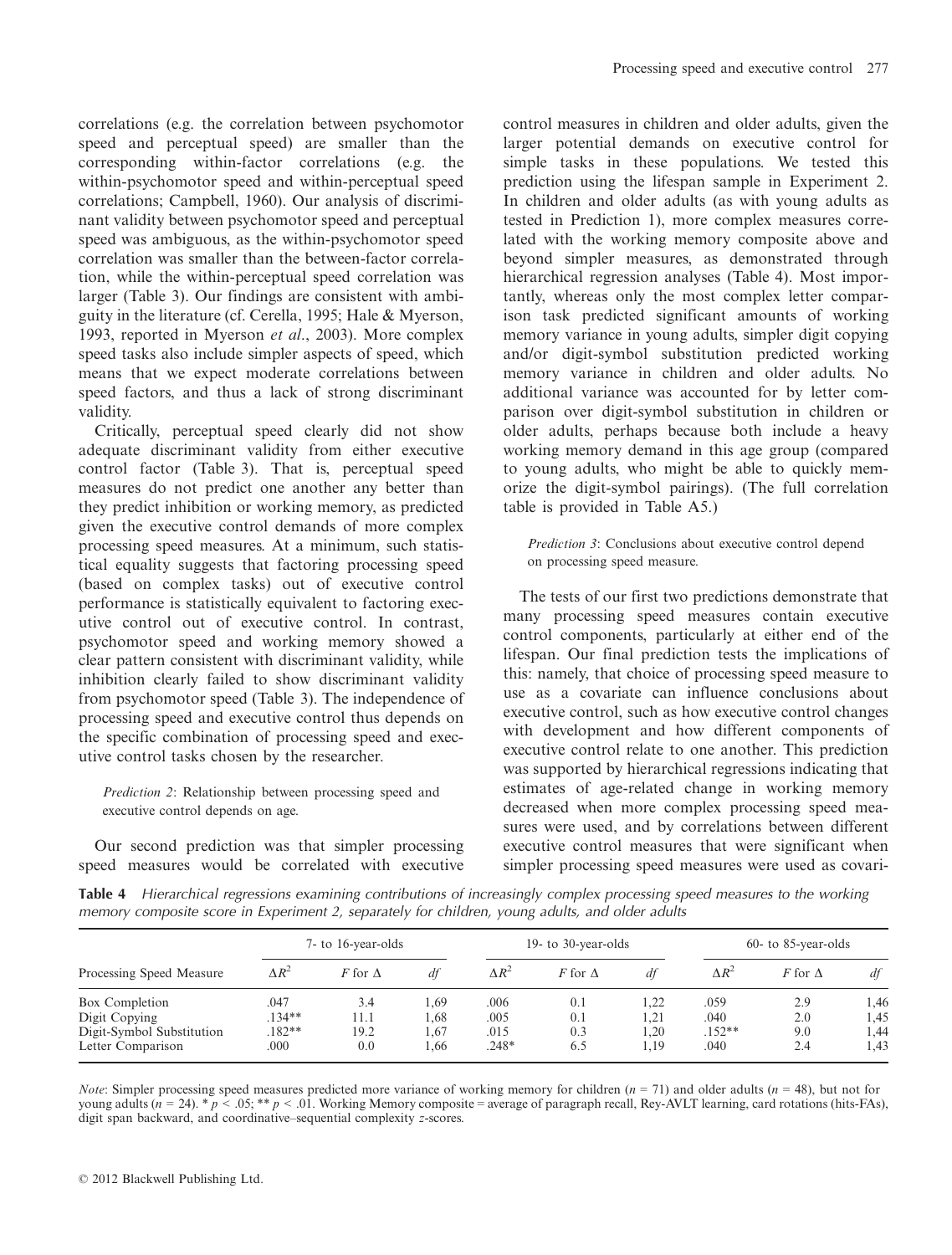ates but not when more complex processing speed measures were used.

## Estimates of age-related change in working memory decrease when more complex processing speed measures are used

We examined how the choice of processing speed measure influences estimates of age-related change in executive control, by running a series of hierarchical regressions on the data from 7- to 30-year-olds in Experiment 2, sequentially entering decreasingly complex processing speed measures. (We were unable to conduct a similar aging analysis because we did not collect data from 31- to 59-year-olds.) A hierarchical regression analysis<sup>5</sup> demonstrated that more complex processing speed tasks capture more of the variance linking age and working memory performance, relative to simpler tasks (Table 5). Thus, the observed degree of age-related change in working memory depends on the choice of processing speed measure used as a covariate. (A series of hierarchical regressions also showed that a greater percentage of age-related change is attributed to executive control when using simpler processing speed measures; Table A6.)

## Estimates of correlations between executive control components decrease when more complex processing speed measures are used

We examined how the choice of processing speed measure influences estimates of relationships between different executive control measures, by assessing the correlations observed when using simpler versus more complex processing speed measures as covariates. We investigated this prediction in two studies that used different executive control measures that could be compared to each other: Experiment 1, and a previously published child data set (Blackwell et al., 2009). In both cases, correlations between executive control measures were significant only when using simpler processing speed measures.

Table 5 Hierarchical regression predicting age in Experiment 2

| Working Memory Residual Regressing on | $\Lambda R^2$ | F for $\Delta$ | df   |
|---------------------------------------|---------------|----------------|------|
| Letter Comparison                     | .079          | 8.0            | 1.94 |
| Digit-Symbol Substitution             | .028          | 2.9            | 1.93 |
| Digit Copying                         | .008          | 0.8            | 1.92 |
| Box Completion                        | $390***$      | 71.6           | 1.91 |

Note: Estimates of age-related change in working memory increase as simpler processing speed tasks are used as regressors. Independent variables in this hierarchical regression are residual scores obtained from four linear regressions, using working memory composite score as a dependent variable, and separately, each of the processing speed measures as an independent variable. Residuals, the variance that remained after regressing each processing speed measure on the working memory composite, are tested for their ability to predict agerelated change in working memory. Residuals from more complex processing speed measures (first three regression steps) show minimal shared variance with age (small  $R^2$  values), because little age-related variance remains when regressing working memory on complex processing speed measures. When the residual from the least complex processing speed measure (last regression step) was subsequently entered into the model, a significant amount of age-related variance was explained, with an  $R^2$  value at least five times larger than the previous  $R^2$  values. Thus, estimates of age-related changes in working memory will be smaller with more complex processing speed measures relative to less complex measures.  $n = 96$ ; \*\*\* $p < .001$ . Working Memory composite = average of paragraph recall, Rey-AVLT learning, card rotations (hits-FAs), digit span backward, and coordinative– sequential complexity z-scores.

In the young adult data from Experiment 1, the correlation between working memory and inhibition failed to reach significance when using perceptual speed measures (Table 6). When using psychomotor speed measures, significance was reached. The pattern of correlations between working memory and inhibition appeared quite similar when psychomotor speed was covaried and when processing speed was not entered as a covariate, suggesting that only perceptual speed measures contributed executive control variance.

We found a similar pattern in our re-analysis of a data set with 42 6-year-old children (Blackwell *et al.*, 2009; see also Cepeda & Munakata, 2007; Deák, 2003), which included three processing speed measures (offset RT, box completion, and choice RT) and two executive control measures (task switching and working memory). The original analysis of these data indicated that children who showed better task switching performed better on the working memory measure, even after controlling for processing speed, when processing speed was estimated using a composite of box completion and offset RT. For the present analysis, we extracted an additional choice RT measure, which was available as part of the taskswitching measure, in which children were asked to respond to simple questions (e.g. 'Can you press the

<sup>&</sup>lt;sup>5</sup> First, residual working memory composite scores were computed, using each processing speed measure (dependent variable = working memory composite score; independent variable = processing speed measure). Second, these residuals were used to predict age, in hierarchical regression analyses (dependent variable = age; step 1: enter residual remaining after predicting working memory using letter comparison; step 2: enter residual remaining after predicting working memory using digit-symbol substitution; and so on).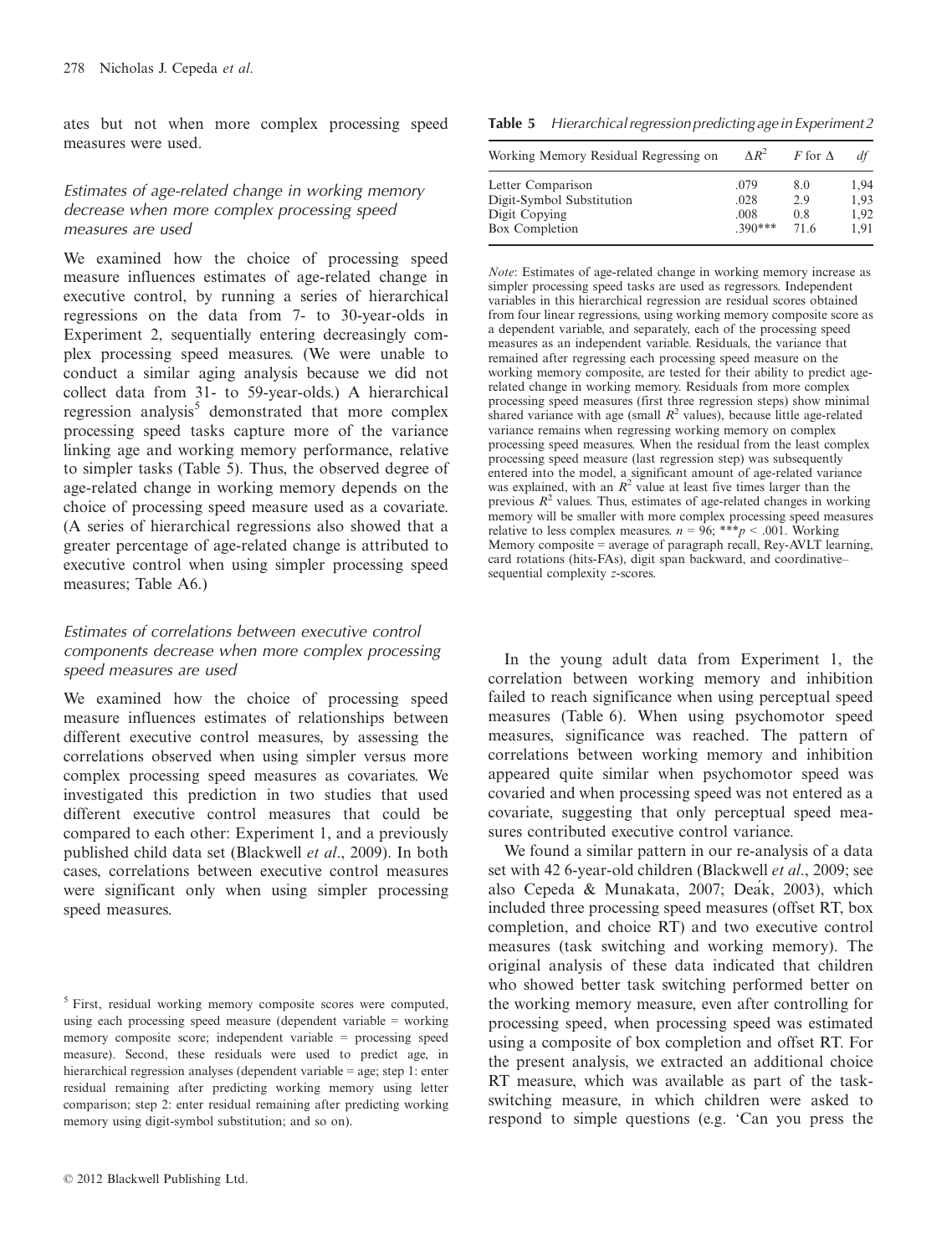Table 6 Partial correlations between inhibition and working memory composite scores in Experiment 1, controlling (or not controlling) for processing speed composite scores

|                                                                                                               | Relationship between<br>Inhibition and Working<br>Memory |                      |                |  |
|---------------------------------------------------------------------------------------------------------------|----------------------------------------------------------|----------------------|----------------|--|
|                                                                                                               | r                                                        |                      |                |  |
| Not Controlling for Processing Speed<br>Controlling for Psychomotor Speed<br>Controlling for Perceptual Speed | $-.304*$<br>$-.302*$<br>$-.093$                          | .020<br>.022<br>.492 | 56<br>55<br>55 |  |

Note: Estimates of the relationship between inhibition and working memory decreased when controlling for more complex processing speed measures. Working memory was significantly related to inhibition when using psychomotor speed measures, but not when using perceptual speed measures.  $n = 58$ ; \*p < .05; \*\*p < .01. Psychomotor Speed composite = average of offset RT, simple RT, box completion, horizontal line marking, and digit copying z-scores; Perceptual Speed composite = average of color naming, choice RT, color task, choice RT, color and shape tasks, choice RT, quantity and identity tasks, and addition and subtraction tasks z-scores; Inhibition composite = average of stop signal reaction time, stop signal task, color minus non-color word completion time, Stroop task, and antisaccade percent errors, antisaccade task z-scores; Working Memory composite = average of digit span backward, spatial span backward, reading span total items correct, counting span total item correct, and operation span total items correct z-scores.

cat?') by selecting between three possible responses (e.g. cat, fish, and bird). $<sup>6</sup>$ </sup>

Consistent with our predictions, the qualitative significance of the relationship between working memory and task switching changed depending on which processing speed measure was used as a covariate. We conducted ANCOVAs with working memory as a dependent variable, switch status (switcher or perseverator) as an independent variable, and each processing speed measure (offset RT, box completion, and choice RT) and age as covariates. When the least-complex measure, offset RT, was used to factor out processing speed, children who successfully switched between rules performed significantly better on the measure of goal maintenance  $(F(1, 36) = 4.6, p < .05, \eta^2 = .11)$ , but when the morecomplex box completion measure was used, this advantage was only marginal  $(F(1, 36) = 3.0, p = .09, \eta^2 = .08)$ , and when the most-complex choice RT measure was used, this advantage did not reach significance  $(F(1, 36))$ = 2.2,  $p > .14$ ,  $\eta^2 = .06$ ). These findings are consistent with our argument that even apparently simple processing speed measures can require executive control in young children.

## General discussion

The richness of our data sets allowed us to investigate how different processing speed measures influence conclusions about executive control across the lifespan. These analyses were focused through the use of composite measures and the targeted testing of predictions. Results from these analyses converged to indicate that many commonly accepted processing speed measures tap executive control, such that the processing speed measure chosen can influence the conclusions drawn about executive control. Experiments 1 and 2 indicate that more complex processing speed tasks are more strongly correlated with executive control, with Experiment 1 suggesting that more complex processing speed measures are virtually interchangeable with executive control measures. Experiment 2 further indicates that seemingly simple processing speed tasks are correlated with executive control in children and older adults but not in young adults, and that more complex processing speed measures might underestimate age-related changes in executive control while overestimating age-related changes in processing speed. Finally, Experiment 1 and our re-analysis of Blackwell et al.'s (2009) data indicate that choosing a more complex processing speed measure will decrease the relationship observed between executive control measures.

Our findings of the strong relationship between executive control and complex processing speed (i.e. perceptual speed) tasks are consistent with other findings in the literature, but go beyond existing findings in terms of the range of ages and tasks tested, the tests of discriminant validity, and resulting conclusions. For example, Salthouse (1993) found near-perfect correlations between perceptual speed and cognition that were 'somewhat surprising' (p. 735), and noted five additional studies that showed correlations between perceptual speed and executive control that were at least  $r = .75$  (i.e. Baltes, Cornelius, Spiro, Nesselroade & Willis, 1980; Cornelius, Willis, Nesselroade & Baltes, 1983; Schaie, Dutta & Willis, 1991; Schaie, Willis, Hertzog & Schulenberg, 1987; Schaie, Willis, Jay & Chipuer, 1989). Salthouse stated that perceptual speed and executive control are 'nevertheless distinguishable' (1993, p. 735), because the correlation between these factors is less than 1.0, and because the perceptual speed and executive control composite test–retest reliabilities were larger than the correlation between perceptual

<sup>6</sup> The choice RT tasks described in Table 1 and used in Experiment 1 have two response options and use a keyboard or button box on which the fingers may rest. By contrast, the choice RT task used in Blackwell et al. (2009) has three response options and requires a physical hand movement, thereby increasing response selection, interference control, and motor control demands.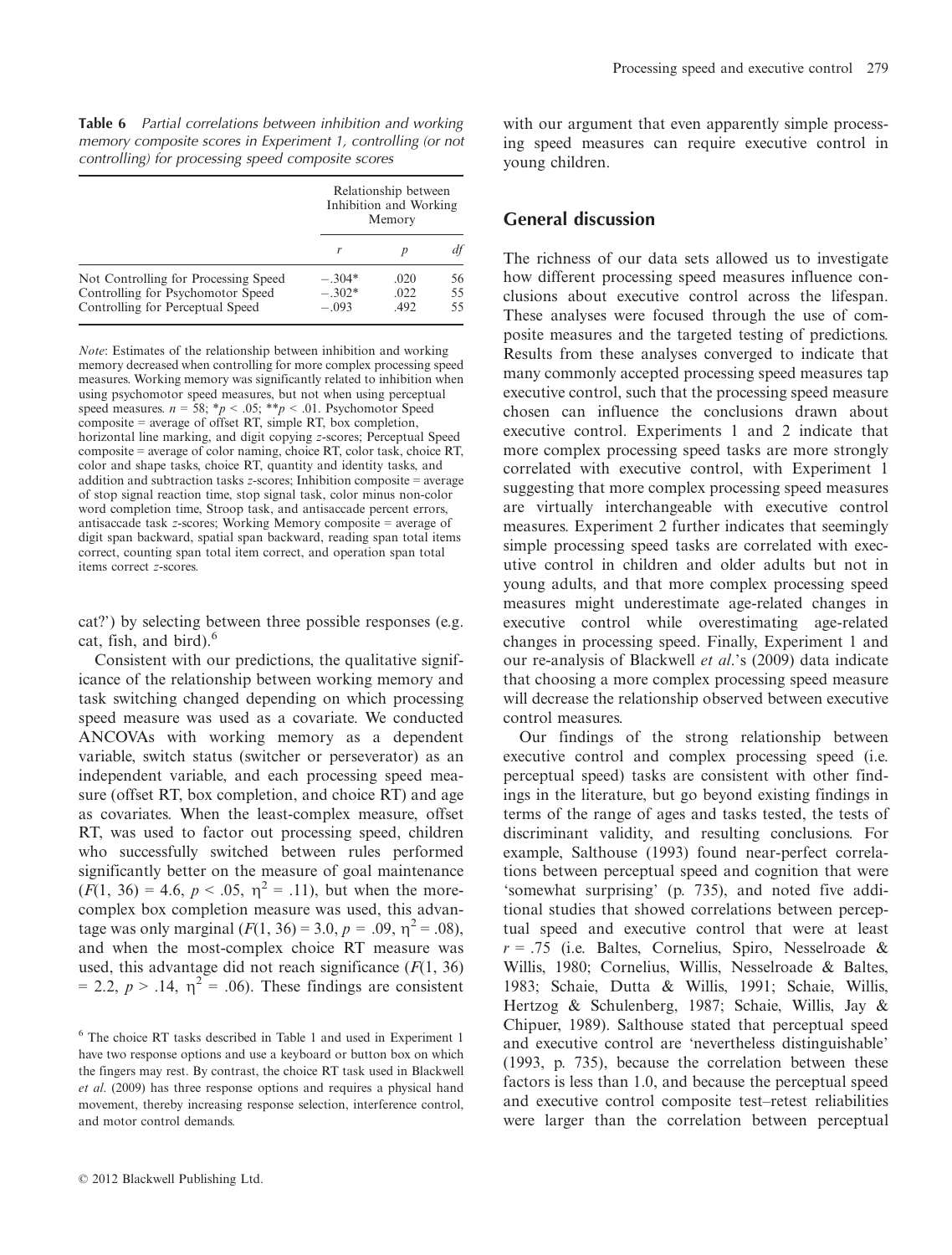speed and executive control. However, correlations can be less than 1 due to noise, and test–retest reliabilities show whether a given measure yields a stable result, not whether one measure taps a different construct from another measure.

Thus, testing whether executive control and complex processing speed measures tap different constructs requires a consideration of correlations within-construct and across-constructs, as reported here. Moreover, we believe that our analysis provides a broader test of discriminant validity, because it more fully covers the range of tasks included in theoretical descriptions of these constructs. These findings of strong correlations and lack of discriminant validity indicate that the vast majority of variance between these executive control and complex-processing speed measures is shared – so much so that in practical terms, they are essentially the same construct. The reason why processing speed has seemed so important for executive control may be that executive control has been systematically required to perform processing speed tasks (see also Diamond, 2002). Complex processing speed tasks are thus not appropriate baselines for studies of executive control, as they will factor out substantial variance of interest and lead to underestimations of executive control contributions. These concerns apply even to some simple processing speed tasks, particularly in children and older adults.

Concerns about the role of executive control in processing speed tasks also apply to a number of tasks not investigated here, which have been interpreted across many studies as providing support for the role of processing speed in executive control (e.g. Charlton et al., 2008; Fisk & Warr, 1996; Hillman, Belopolsky, Snook, Kramer & McAuley, 2004; Leskelä, Hietanen, Kalska, Ylikoski, Pohjasvaara, Mäntylä & Erkinjuntti, 1999; Perrotin, Isingrini, Souchay, Clarys & Taconnat, 2006; Polderman, Posthuma, De Sonneville, Stins, Verhulst & Boomsma, 2007; Salthouse, Atkinson & Berish, 2003; Salthouse & Miles, 2002; Schretlen, Pearlson, Anthony, Aylward, Augustine, Davis & Barta, 2000; Travis, 1998). These studies used tasks and measures such as digitsymbol substitution, letter and pattern comparison, and Trail Making Test A (connecting the numbers 1 to 25, which are printed on a sheet of paper, in ascending order; see also Gaudino, Geisler & Squires, 1995). Such tasks are likely to tap executive control processes, not just general processing speed, following the same logic presented in Table 1.

Simpler processing speed measures – such as prosaccade latency, offset RT, simple RT, box completion, horizontal line marking, and digit copying – may thus be preferable. These simpler tasks are not without concerns, however. Digit copying may tap executive control in children and older adults, and some simple processing speed measures that load less heavily on executive control may not factor out all the relevant processing variance. For example, prosaccade latency (Canfield, Smith, Brezsnyak, Snow, Aslin, Haith, Wass & Adler, 1997; Kirchner & Thorpe, 2006) was minimally related to executive control, but also failed to correlate with other simple processing speed measures. This measure relies on reflexive responses that are present even at birth (Richards, 2001) and that utilize brainstem processing (Scudder, Kaneko & Fuchs, 2002; Sparks, 2002), and thus may not provide a valid measure of processing speed relevant to cognitive performance, at least in young adults. Thus, trying to select the most appropriate processing speed measures, while critical, is not simple.

We believe that a number of alternative behavioral and brain measures of processing speed warrant further study in the context of the issues we have raised. For example, inspection time measures (Burns & Nettelbeck, 2005; Nettelbeck & Rabbitt, 1992) involve the brief presentation of stimuli (< 200 ms), with subjects deciding which of two simultaneously presented lines is shorter, for example. Individuals with higher accuracy at the fastest presentation rates are assigned better scores. Some executive control demands are minimized (Vickers, Nettelbeck & Willson, 1972), as reaction time data are not used, only one pair of stimuli is presented at a time, and no complex decisions are made. Potential brain measures include structural and functional measures relevant to processing speed. Structurally, the myelination of neurons allows rapid, synchronized neural transmission; myelination can be measured using a new myelin-specific MRI technique (Deoni, Mercure, Blasi, Gasston, Thomson, Johnson, Williams & Murphy, 2011), or less directly through diffusion tensor imaging (DTI; Charlton et al., 2006, 2008). Functionally, precise temporal information about neural processes can be obtained via electrophysiological measures, such as event-related potential (ERP) component latencies measured from the scalp, or electrocorticogram (ECoG) recordings taken directly from the surface of the brain in neurosurgical patients (Canolty, Soltani, Dalal, Edwards, Dronkers, Nagarajan, Kirsch, Barbaro & Knight, 2007; Edwards, Nagarajan, Dalal, Canolty, Kirsch, Barbaro & Knight, 2010). Some ERP components (e.g. the mismatch negativity, or MMN) have been associated with reaction time measures of processing speed (Jääskeläinen, Pekkonen, Alho, Sinclair, Sillanaukee & Näätänen, 1995; Sculthorpe, Stelmack & Campbell, 2009; Tervaniemi, Winkler & Näätänen, 1997; Tzambazis & Stough, 2000).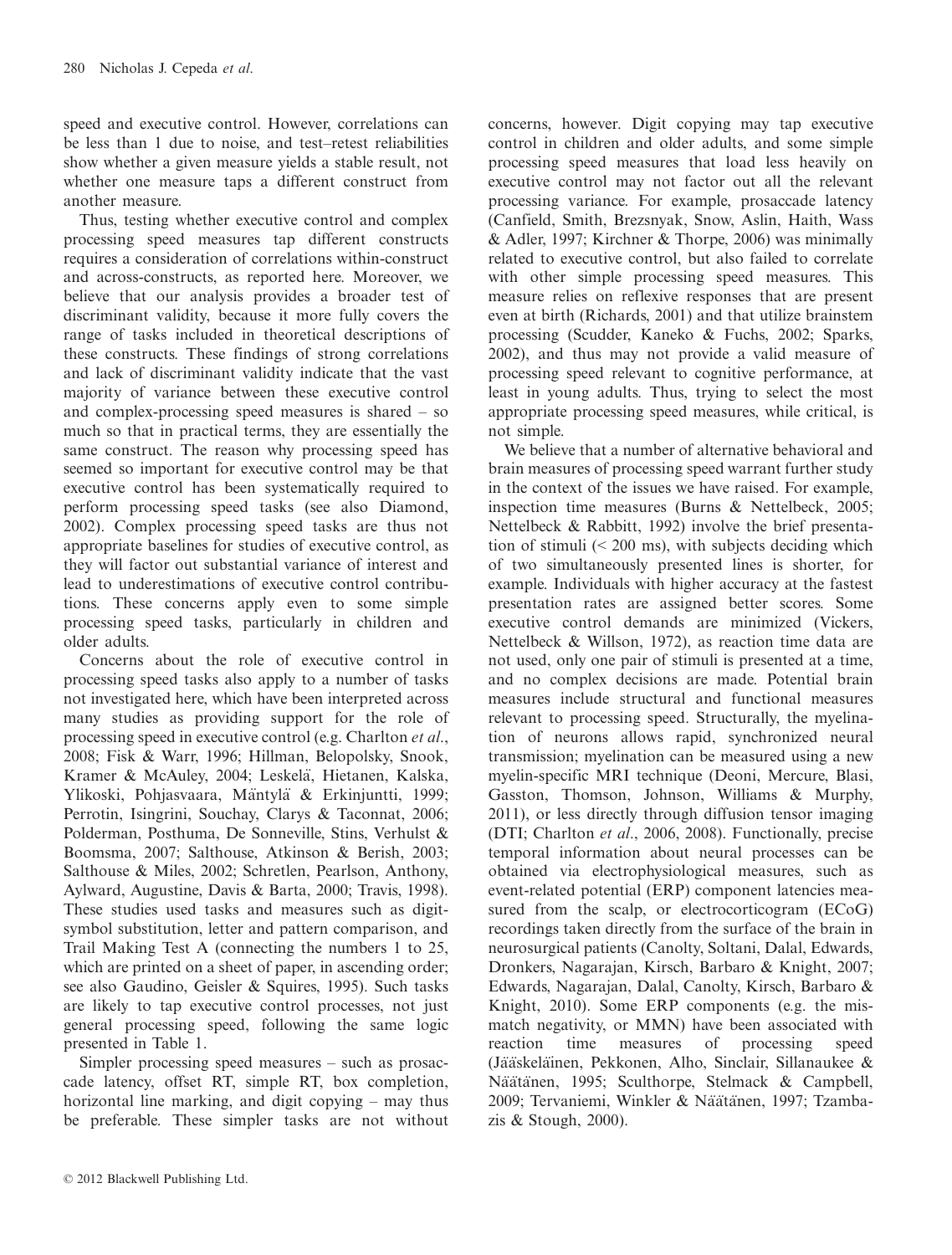The issues we have raised concerning processing speed measures likely apply to potential brain and behavioral measures as well. For example, some early ERP components (e.g. brainstem auditory evoked components) may reflect processes that are too simple, as our measure of prosaccade latency may have been for young adults. Later ERP components (e.g. P3 and N400) may reflect processes that require executive control (Donchin, 1981; Lau, Phillips & Poeppel, 2008). Similarly, even in inspection time tasks, participants may benefit from sustained attention to detect the briefly presented stimuli and the ability to compare stimuli. Looking-time measures used to assess processing speed in infants (Rose, Feldman & Jankowski, 2002) may also benefit from executive control: Infants might habituate relatively quickly to visual displays because of a greater ability to direct their attention to a range of relevant portions of the displays, rather than because of greater raw processing speed. Consistent with this account, slow habituaters (who continue to look at old displays for a relatively long time) can be induced to behave like fast habituaters (who scan broadly and prefer novel displays) when their attention is exogenously directed to different points in the displays (Frick, Colombo & Saxon, 1999).

Given that the issues we have raised likely apply to a broad range of processing speed measures, we believe that future research should focus on both task development and analysis methods that would allow processing speed to be measured separately from executive control. One step toward accomplishing this goal is to use less complex tasks; another is to use analytic techniques such as latent variable analyses (Gefen, Straub & Boudreau, 2000) and multitrait-multimethod approaches (Campbell & Fiske, 1959). Both of these approaches minimize unwanted variance by analyzing the commonalities among multiple tasks that assess the construct of interest and require tasks that load heavily on a single trait (e.g. psychomotor speed) and vary in methodology (e.g. both paper-andpencil and RT tasks), so the relative contributions of trait and method variance can be distinguished. These criteria must be met across all of the age groups being studied, which requires a consideration of changes in executive control demand with development.

Despite previous theoretical speculations (Conway, Cowan, Bunting, Therriault & Minkoff, 2002; Geary & Wiley, 1991; Miyake et al., 2001) and empirical demonstrations (Bunce & Macready, 2005; Lustig et al., 2006) of problems from the use of complex processing speed measures, researchers continue to use these measures. By analyzing three data sets, we have demonstrated how executive control demands in commonly used processing speed measures have likely resulted in widespread overestimates of processing speed contributions to cognition and age-related cognitive change, and to underestimates of relationships between executive control factors and of developmental- and aging-related contributions to executive control. These findings highlight the need for the further development and validation of processing speed measures that can be distinguished from executive control, and further consideration of executive control demands in selecting processing speed measures and in drawing conclusions based on these measures about cognition and agerelated change.

# Acknowledgements

This work was supported by National Institutes of Health grants R01 HD37163 and P50-MH079485 to Yuko Munakata and R01 AG14966 to Art Kramer. Thanks to Nicolas Chevalier, Chris Chatham, and Maria Kharitonova for helpful comments and suggestions, to Rosemary Tannock for providing the spatial span task, to the Engle lab for providing the reading, counting, and operation span tasks, and to the many individuals who assisted with testing.

# References

- Ackerman, P.L., & Cianciolo, A.T. (2000). Cognitive, perceptual-speed, and psychomotor determinants of individual differences during skill acquisition. Journal of Experimental Psychology: Applied, 6, 259–290.
- Bagozzi, R.P., Yi, Y., & Phillips, L.W. (1991). Assessing construct validity in organizational research. Administrative Science Quarterly, 36, 421-458.
- Baltes, P.B., Cornelius, S.W., Spiro, A., Nesselroade, J.R., & Willis, S.L. (1980). Integration versus differentiation of fluid/ crystallized intelligence in old age. Developmental Psychology, 16, 625–635.
- Birren, J.E., & Fisher, L.M. (1995). Aging and speed of behavior: possible consequences for psychological functioning. Annual Review of Psychology, 46, 329–353.
- Blackwell, K.A., Cepeda, N.J., & Munakata, Y. (2009). When simple things are meaningful: working memory strength predicts children's cognitive flexibility. Journal of Experimental Child Psychology, 103, 241-249.
- Bryan, J., & Luszcz, M.A. (1996). Speed of information processing as a mediator between age and free-recall performance. Psychology and Aging, 11, 3–9.
- Bryan, J., & Luszcz, M.A. (2001). Adult age differences in selfordered pointing task performance: contributions from working memory, executive function, and speed of information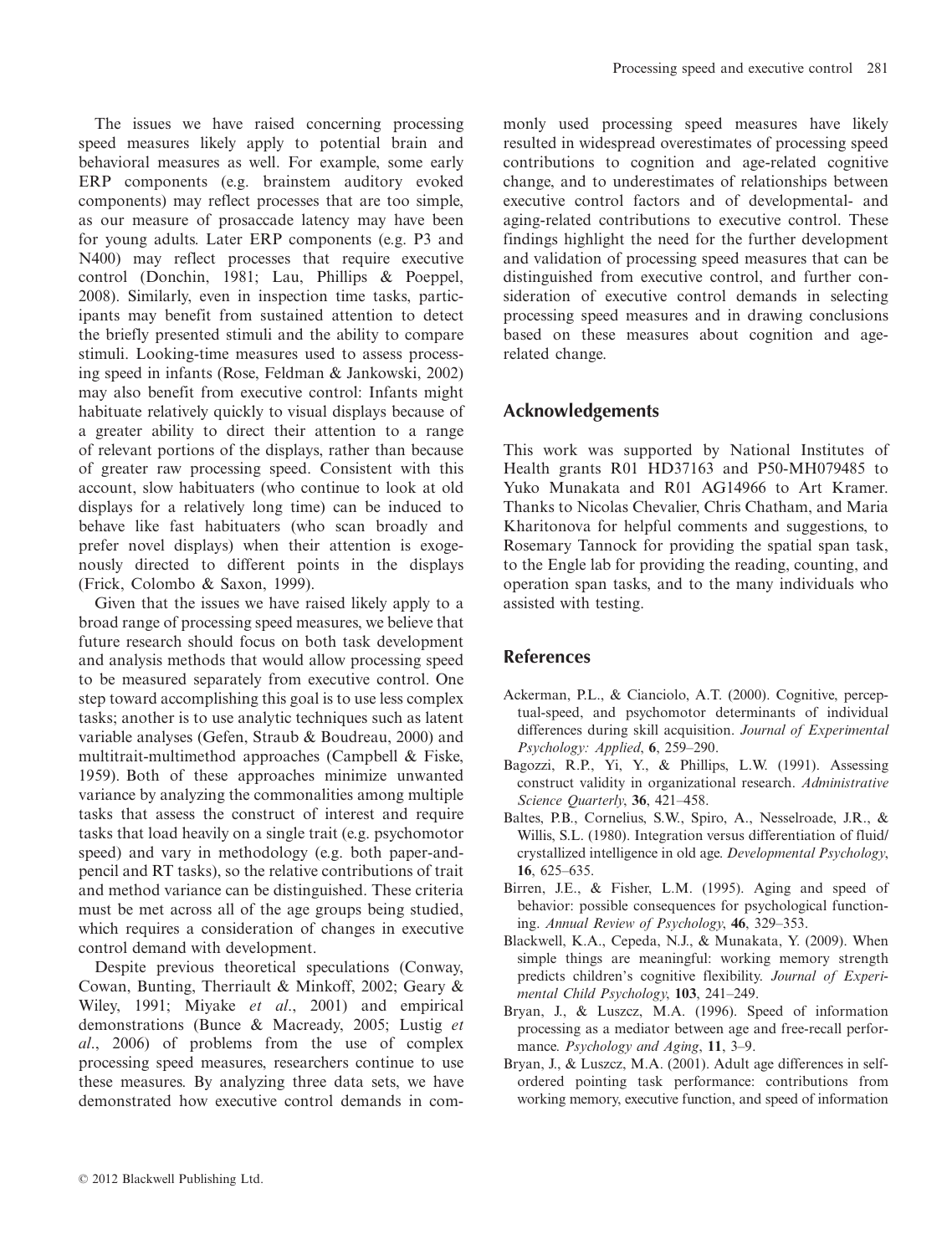processing. Journal of Clinical and Experimental Neuropsychology, 23, 608–619.

- Bunce, D., & Macready, A. (2005). Processing speed, executive function, and age differences in remembering and knowing. Quarterly Journal of Experimental Psychology, 58A, 155–168.
- Burns, N.R., & Nettelbeck, T. (2005). Inspection time and speed of processing: sex differences on perceptual speed but not IT. Personality and Individual Differences, 39, 439– 446.
- Campbell, D.T. (1960). Recommendations for APA test standards regarding construct, trait, or discriminant validity. American Psychologist, 15, 546–553.
- Campbell, D.T., & Fiske, D.W. (1959). Convergent and discriminant validation by the multitrait-multimethod matrix. Psychological Bulletin, 56, 81–105.
- Canfield, R.L., Smith, E.G., Brezsnyak, M.P., Snow, K.L., Aslin, R.N., Haith, M.M., Wass, T.S., & Adler, S.A. (1997). Information processing through the first year of life: a longitudinal study using the visual expectation paradigm. Monographs of the Society for Research in Child Development, 62 (2, Serial No. 250).
- Canolty, R.T., Soltani, M., Dalal, S.S., Edwards, E., Dronkers, N.F., Nagarajan, S.S., Kirsch, H.E., Barbaro, N.M., & Knight, R.T. (2007). Spatiotemporal dynamics of word processing in the human brain. Frontiers in Neuroscience, 1, 185–196.
- Carmines, E.G., & Zeller, R.A. (1979). Reliability and validity assessment. Thousand Oaks, CA: Sage.
- Cepeda, N.J., Cepeda, M.L., & Kramer, A.F. (2000). Task switching and attention deficit hyperactivity disorder. Journal of Abnormal Child Psychology, 28, 213–226.
- Cepeda, N.J., Kramer, A.F., & Gonzalez de Sather, J.C.M. (2001). Changes in executive control across the life span: examination of task switching performance. Developmental Psychology, 37, 715–730.
- Cepeda, N.J., & Munakata, Y. (2007). Why do children perseverate when they seem to know better: graded working memory, or directed inhibition? Psychonomic Bulletin & Review, 14, 1058–1065.
- Cerella, J. (1985). Information processing rates in the elderly. Psychological Bulletin, 98, 67–83.
- Charlton, R.A., Barrick, T.R., McIntyre, D.J., Shen, Y., O'Sullivan, M., Howe, F.A., Clark, C.A., Morris, R.G., & Markus, H.S. (2006). White matter damage on diffusion tensor imaging correlates with age-related cognitive decline. Neurology, 66, 217–222.
- Charlton, R.A., Landau, S., Schiavone, F., Barrick, T.R., Clark, C.A., Markus, H.S., & Morris, R.G. (2008). A structural equation modeling investigation of agerelated variance in executive function and DTI measured white matter damage. Neurobiology of Aging, 29, 1547– 1555.
- Conway, A.R.A., Cowan, N., Bunting, M.F., Therriault, D.J., & Minkoff, S.R.B. (2002). A latent variable analysis of working memory capacity, short-term memory capacity, processing speed, and general fluid intelligence. Intelligence, 30, 163–183.
- Conway, A.R.A., Kane, M.J., Bunting, M.F., Hambrick, D.Z., Wilhelm, O., & Engle, R.W. (2005). Working memory span tasks: a methodological review and user's guide. Psychonomic Bulletin & Review, 12, 769–789.
- Cornelius, S.W., Willis, S.L., Nesselroade, J.R., & Baltes, P.B. (1983). Convergence between attention variables and factors of psychometric intelligence in older adults. Intelligence, 7, 253–269.
- Deák, G.O. (2003). The development of cognitive flexibility and language abilities. In R. Kail (Ed.), Advances in child development and behavior (Vol. 31, pp. 271–327). San Diego, CA: Academic Press.
- Deoni, S.C.L., Mercure, E., Blasi, A., Gasston, D., Thomson, A., Johnson, M., Williams, S.C.R., & Murphy, D.G.M. (2011). Mapping infant brain myelination with magnetic resonance imaging. Journal of Neuroscience, 31, 784–791.
- Diamond, A. (2002). Normal development of prefrontal cortex from birth to young adulthood: cognitive functions, anatomy, and biochemistry. In D.T. Stuss & R.T. Knight (Eds.), Principles of frontal lobe function (pp. 466–503). London: Oxford University Press.
- DiGirolamo, G.J., Kramer, A.F., Barad, V., Cepeda, N.J., Weissman, D.H., Milham, M.P., Wszalek, T.M., Cohen, N.J., Banich, M.T., Webb, A., Belopolsky, A.V., & McAuley, E. (2001). General and task-specific frontal lobe recruitment in older adults during executive processes: a fMRI investigation of task-switching. NeuroReport, 12, 2065–2071.
- Donchin, E. (1981). Surprise!…Surprise? Psychophysiology, 18, 493–513.
- Dougherty, T.M., & Haith, M.M. (1997). Infant expectations and reaction time as predictors of childhood speed of processing and IQ. Developmental Psychology, 33, 146–155.
- Durston, S., Davidson, M.C., Tottenham, N., Galvan, A., Spicer, J., Fossella, J.A., & Casey, B.J. (2006). A shift from diffuse to focal cortical activity with development. Developmental Science, 9, 1–8.
- Earles, J.L., & Coon, V.E. (1994). Adult age differences in longterm memory for performed activities. Journal of Gerontology: Psychological Sciences, 49, P32–P34.
- Earles, J.L., & Salthouse, T.A. (1995). Interrelations of age, health, and speed. Journal of Gerontology: Psychological Sciences, 50B, P33–P41.
- Eastwood, A.E. (2001). Memory or attention? Understanding working memory in children. Doctoral dissertation, University of Waterloo. uri: http://hdl.handle.net/10012/678
- Edwards, E., Nagarajan, S.S., Dalal, S.S., Canolty, R.T., Kirsch, H.E., Barbaro, N.M., & Knight, R.T. (2010). Spatiotemporal imaging of cortical activation during verb generation and picture naming. NeuroImage, 50, 291–301.
- Ekstrom, R.B., French, J.W., & Harman, H.H. (1979). Cognitive factors: their identification and replication. Multivariate Behavioral Research Monographs, 79, 3–84.
- Ekstrom, R.B., French, J.W., Harman, H.H., & Dermen, D. (1987). Manual for kit of factor-referenced cognitive tests. Princeton, NJ: Educational Testing Service.
- Finkel, D., Reynolds, C.A., McArdle, J.J., & Pederson, N.L. (2005). The longitudinal relationship between processing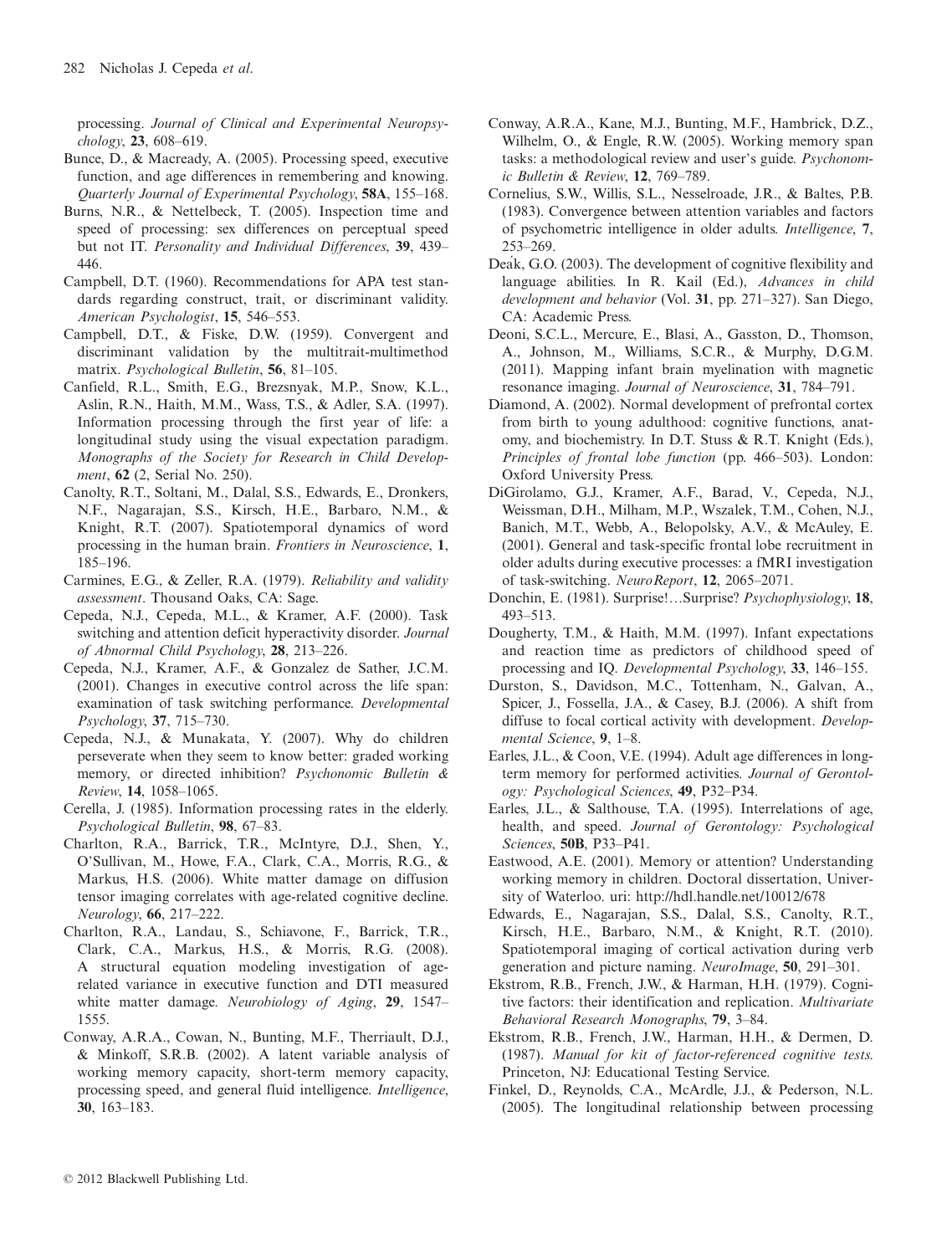speed and cognitive ability: genetic and environmental influences. Behavior Genetics, 35, 535–549.

- Fisk, J.E., & Warr, P. (1996). Age and working memory: the role of perceptual speed, the central executive, and the phonological loop. Psychology and Aging, 11, 316–323.
- Foster, J.K., Black, S.E., Buck, B.H., & Bronskill, M.J. (1997). Ageing and executive functions: a neuroimaging perspective. In P. Rabbitt (Ed.), Methodology of frontal and executive function (pp. 117–134). Hove, East Sussex: Psychology Press.
- Frick, J.E., Colombo, J., & Saxon, T.F. (1999). Individual and developmental differences in disengagement of fixation in early infancy. Child Development, 70, 537–548.
- Fry, A.F., & Hale, S. (2000). Relationships among processing speed, working memory, and fluid intelligence in children. Biological Psychology, 54, 1–34.
- Gaudino, E.A., Geisler, M.W., & Squires, N.K. (1995). Construct validity in the Trail Making Test: what makes part B harder? Journal of Clinical and Experimental Neuropsychology, 17, 529–535.
- Geary, D.C., & Wiley, J.G. (1991). Cognitive addition: strategy choice and speed-of-processing differences in young and elderly adults. Psychology and Aging, 6, 474–483.
- Gefen, D., Straub, D.W., & Boudreau, M. (2000). Structural equation modeling techniques and regression: guidelines for research practice. Communications of the Association for Information Systems, 4, Article 7. Available at: http://aisel. aisnet.org/cais/vol4/iss1/7
- Gignac, G.E., & Vernon, P.A. (2004). Reaction time and the dominant and non-dominant hands: an extension of Hick's Law. Personality and Individual Differences, 36, 733–739.
- Hale, S., & Jansen, J. (1994). Global processing-time coefficients characterize individual and group differences in cognitive speed. Psychological Science, 5, 384–389.
- Hale, S., & Myerson, J. (1993, November). Ability-related differences in cognitive speed: Evidence for global processingtime coefficients. Poster session presented at the annual meeting of the Psychonomic Society, Washington, DC.
- Hertzog, C., & Bleckley, M.K. (2001). Age differences in the structure of intelligence: influences of information processing speed. Intelligence, 29, 191-217.
- Hillman, C.H., Belopolsky, A.V., Snook, E.M., Kramer, A.F., & McAuley, E. (2004). Physical activity and executive control: implications for increased cognitive health during older adulthood. Research Quarterly for Exercise and Sport, 75, 176–185.
- Hogarty, G.E., Flesher, S., Ulrich, R., Carter, M., Greenwald, D., Pogue-Geile, M., Kechavan, M., Cooley, S., DiBarry, A. L., Garrett, A., Parepally, H., & Zoretich, R. (2004). Cognitive enhancement therapy for schizophrenia: effects of a 2-year randomized trial on cognition and behavior. Archives of General Psychiatry, 61, 866–876.
- Jääskeläinen, I.P., Pekkonen, E., Alho, K., Sinclair, J.D., Sillanaukee, P., & Näätänen, R. (1995). Dose-related effect of alcohol on mismatch negativity and reaction time performance. Alcohol, 12, 491–495.
- Jurado, M.B., & Rosselli, M. (2007). The elusive nature of executive functions: a review of our current understanding. Neuropsychology Review, 17, 213–233.
- Kail, R. (2000). Speed of information processing: developmental change and links to intelligence. Journal of School Psychology, 38, 51–61.
- Kail, R., & Hall, L.K. (1994). Processing speed, naming speed, and reading. Developmental Psychology, 30, 949–954.
- Kail, R., & Salthouse, T.A. (1994). Processing speed as a mental capacity. Acta Psychologica, 86, 199–225.
- Kenny, D.A., Kashy, D.A., & Bolger, N. (1998). Data analysis in social psychology. In D.T. Gilbert & S.T. Fiske (Eds.), Handbook of social psychology (4th edn., pp. 233–265). New York: Oxford University Press.
- Kirchner, H., & Thorpe, S.J. (2006). Ultra-rapid object detection with saccadic eye movements: visual processing speed revisited. Vision Research, 46, 1762–1776.
- Landis, R.S., Beal, D.J., & Tesluk, P.E. (2000). A comparison of approaches to forming composite measures in structural equation models. Organizational Research Methods, 3, 186– 207.
- Lau, E.F., Phillips, C., & Poeppel, D. (2008). A cortical network for semantics: (de)constructing the N400. Nature Reviews Neuroscience, 9, 920–933.
- Leskelä, M., Hietanen, M., Kalska, H., Ylikoski, R., Pohjasvaara, T., Mäntylä, R., & Erkinjuntti, T. (1999). Executive functions and speed of mental processing in elderly patients with frontal or nonfrontal ischemic stroke. European Journal of Neurology, 6, 653–661.
- Lezak, M.D. (1995). Neuropsychological Assessment (3rd edn.). New York: Oxford University Press.
- Lezak, M.D. (2004). Neuropsychological assessment (4th edn.). New York: Oxford University Press.
- Logan, G.D., & Cowan, W.B. (1984). On the ability to inhibit thought and action: a theory of an act of control. Psychological Review, 91, 295–327.
- Luciana, M. (2003). Practitioner review: Computerized assessment of neuropsychological function in children: clinical and research applications of the Cambridge Neuropsychological Testing Automated Battery (CANTAB). Journal of Child Psychology and Psychiatry, 44, 649–663.
- Luciana, M., & Nelson, C.A. (1998). The functional emergence of prefrontally-guided working memory systems in four- to eight-year-old children. Neuropsychologia, 36, 273–293.
- Lustig, C., Hasher, L., & Tonev, S.T. (2006). Distraction as a determinant of processing speed. Psychonomic Bulletin & Review, 13, 619–625.
- McDonald, R.P. (1996). Path analysis with composite variables. Multivariate Behavioral Research, 31, 239–270.
- Madden, D.J. (1992). Four to ten milliseconds per year: agerelated slowing of visual word identification. Journal of Gerontology: Psychological Sciences, 47, P59–P68.
- Mendelson, J.R., & Ricketts, C. (2001). Age-related temporal processing speed deterioration in auditory cortex. Hearing Research, 158, 84–94.
- Miyake, A., Friedman, N.P., Rettinger, D.A., Shah, P., & Hegarty, M. (2001). How are visuospatial working memory,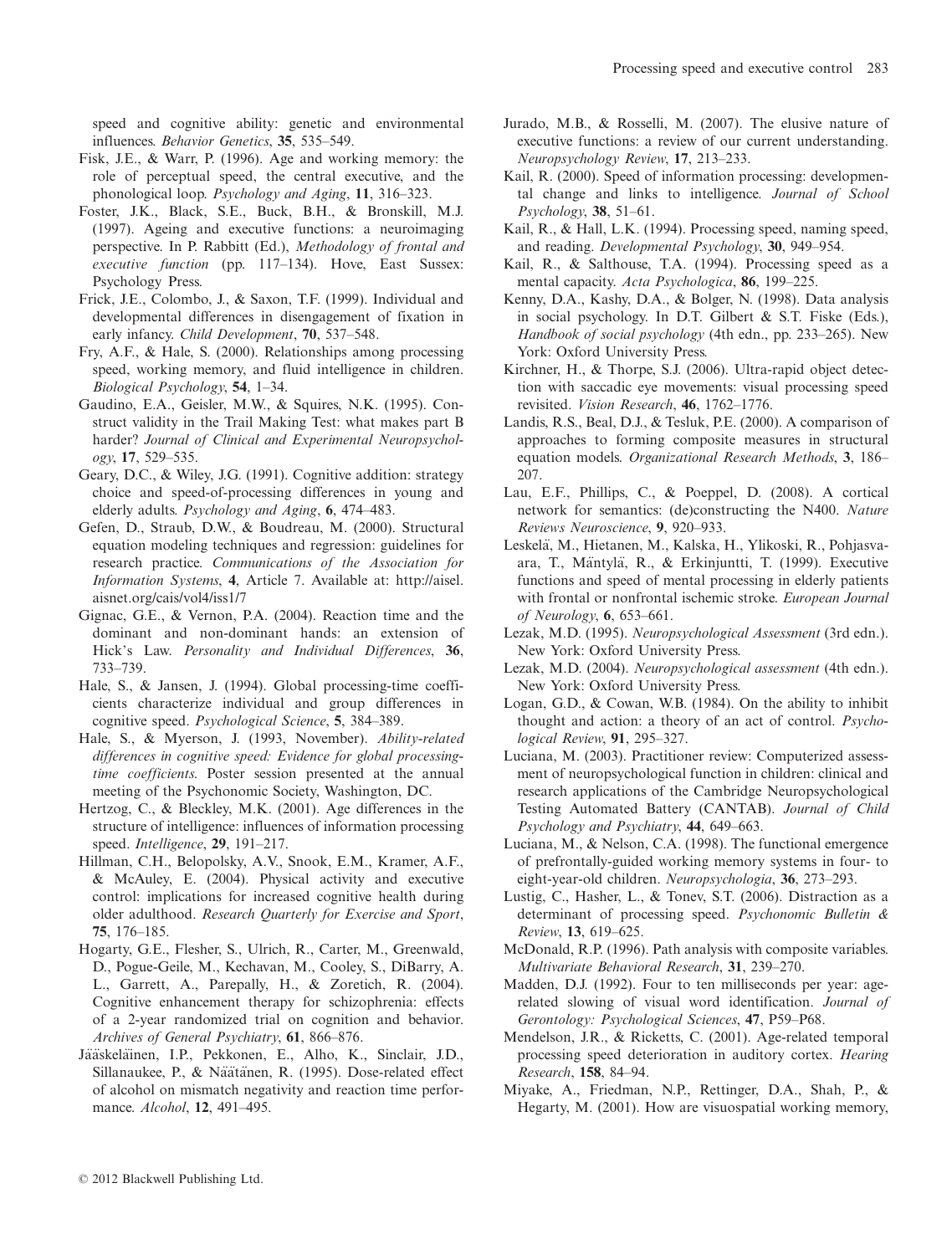executive functioning, and spatial abilities related? A latentvariable analysis. Journal of Experimental Psychology: General, 130, 621–640.

- Myerson, J., Hale, S., Wagstaff, D., Poon, L.W., & Smith, G.A. (1990). The information-loss model: a mathematical theory of age-related cognitive slowing. Psychological Review, 97, 475–487.
- Myerson, J., Hale, S., Zheng, Y., Jenkins, L., & Widaman, K. F. (2003). The difference engine: a model of diversity in speeded cognition. Psychonomic Bulletin & Review, 10, 262–288.
- Nañez, J.E., & Padilla, R.V. (1995). Bilingualism and processing of elementary cognitive tasks by Chicano adolescents. Bilingual Research Journal, 19, 249–260.
- Nettelbeck, T., & Rabbitt, P.M.A. (1992). Aging, cognitive performance, and mental speed. Intelligence, 16, 189–205.
- Perrotin, A., Isingrini, M., Souchay, C., Clarys, D., & Taconnat, L. (2006). Episodic feeling-of-knowing accuracy and cued recall in the elderly: evidence for double dissociation involving executive functioning and processing speed. Acta Psychologica, 122, 58–73.
- Polderman, T.J.C., Posthuma, D., De Sonneville, L.M.J., Stins, J.F., Verhulst, F.C., & Boomsma, D.I. (2007). Genetic analyses of the stability of executive function during childhood. Biological Psychology, 76, 11–20.
- Rey, A. (1964). L'Examen clinique en psychologie. Paris: Press Universitaire de France.
- Richards, J.E. (2001). Attention in young infants: a developmental psychophysiological perspective. In C.A. Nelson & M. Luciana (Eds.), Handbook of developmental cognitive neuroscience (pp. 321–338). Cambridge, MA: MIT Press.
- Rose, S.A., Feldman, J.F., & Jankowski, J.J. (2002). Processing speed in the 1st year of life: a longitudinal study of preterm and full-term infants. Developmental Psychology, 38, 895– 902.
- Rushton, J.P., Brainerd, C.J., & Pressley, M. (1983). Behavioral development and construct validity: the principle of aggregation. Psychological Bulletin, 94, 18–38.
- Salthouse, T.A. (1991). Mediation of adult age differences in cognition by reductions in working memory and speed of processing. Psychological Science, 2, 179–183.
- Salthouse, T.A. (1993). Speed mediation of adult age differences in cognition. Developmental Psychology, 29, 722–738.
- Salthouse, T.A. (1994). The nature of the influence of speed on adult age differences in cognition. Developmental Psychology, 30, 240–259.
- Salthouse, T.A. (1996). The processing-speed theory of adult age differences in cognition. Psychological Review, 103, 403–428.
- Salthouse, T.A. (2000). Aging and measures of processing speed. Biological Psychology, 54, 35–54.
- Salthouse, T.A. (2005). Relations between cognitive abilities and measures of executive functioning. Neuropsychology, 19, 532–545.
- Salthouse, T.A., Atkinson, T.M., & Berish, D.E. (2003). Executive functioning as a potential mediator of age-related cognitive decline in normal adults. Journal of Experimental Psychology: General, 132, 566–594.
- Salthouse, T.A., & Babcock, R.L. (1991). Decomposing adult age differences in working memory. Developmental Psychology, 27, 763–776.
- Salthouse, T.A., Fristoe, N., McGuthry, K.E., & Hambrick, D. Z. (1998). Relation of task switching to speed, age, and fluid intelligence. Psychology and Aging, 13, 445–461.
- Salthouse, T.A., & Meinz, E.J. (1995). Aging, inhibition, working memory, and speed. Journal of Gerontology: Psychological Sciences, 50B, P297–P306.
- Salthouse, T.A., & Miles, J.D. (2002). Aging and time-sharing aspects of executive control. Memory and Cognition, 30, 572– 582.
- Schaie, K.W. (1989). Perceptual speed in adulthood: crosssectional and longitudinal studies. Psychology and Aging, 4, 443–453.
- Schaie, K.W., Dutta, R., & Willis, S.L. (1991). Relationship between rigidity-flexibility and cognitive abilities in adulthood. Psychology and Aging, 6, 371–383.
- Schaie, K.W., Willis, S.L., Hertzog, C., & Schulenberg, J.E. (1987). Effects of cognitive training on primary mental ability structure. Psychology and Aging, 2, 233–242.
- Schaie, K.W., Willis, S.L., Jay, G., & Chipuer, H. (1989). Structural invariance of cognitive abilities across the adult life span: a cross-sectional study. Developmental Psychology, 25, 652–662.
- Schretlen, D., Pearlson, G.D., Anthony, J.C., Aylward, E.H., Augustine, A.M., Davis, A., & Barta, P. (2000). Elucidating the contributions of processing speed, executive ability, and frontal lobe volume to normal age-related differences in fluid intelligence. Journal of the International Neuropsychological Society, **6**, 52-61.
- Scudder, C.A., Kaneko, C.R.S., & Fuchs, A.F. (2002). The brainstem burst generator for saccadic eye movements: a modern synthesis. Experimental Brain Research, 142, 439–462.
- Sculthorpe, L.D., Stelmack, R.M., & Campbell, K.B. (2009). Mental ability and the effect of pattern violation discrimination on P300 and mismatch negativity. Intelligence, 37, 405–411.
- Shavelson, R.J., Hubner, J.J., & Stanton, G.C. (1976). Selfconcept: validation of construct interpretations. Review of Educational Research, 46, 407–441.
- Sparks, D.L. (2002). The brainstem control of saccadic eye movements. Nature Reviews Neuroscience, 3, 952-964.
- Tervaniemi, M., Winkler, I., & Näätänen, R. (1997). Preattentive categorization of sounds by timbre as revealed by event-related potentials. NeuroReport, 8, 2571–2574.
- Travis, F. (1998). Cortical and cognitive development in 4th, 8th, and 12th grade students: the contribution of speed of processing and executive functioning to cognitive development. Biological Psychology, 48, 37–56.
- Tzambazis, K., & Stough, C. (2000). Alcohol impairs speed of information processing and simple and choice reaction time and differentially impairs higher-order cognitive abilities. Alcohol and Alcoholism, 35, 197–201.
- Verhaeghen, P., Kliegl, R., & Mayr, U. (1997). Sequential and coordinative complexity in time-accuracy functions for mental arithmetic. Psychology and Aging, 12, 555–564.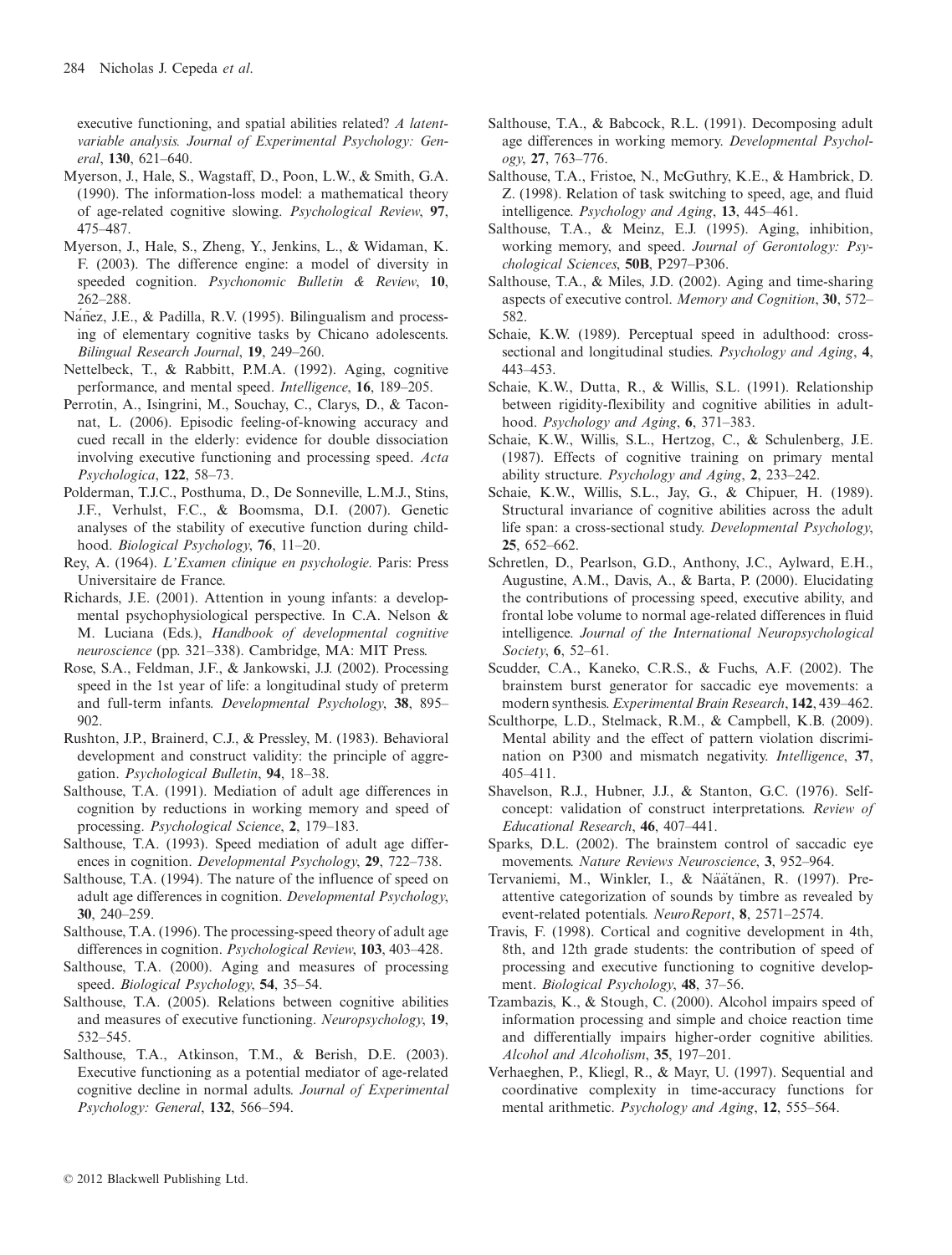- Vickers, D., Nettelbeck, T., & Willson, R.J. (1972). Perceptual indices of performance: the measurement of 'inspection time' and 'noise' in the visual system. Perception, 1, 263–295.
- Wechsler, D. (1991). Manual for the Wechsler Adult Intelligence Scale - Revised. San Antonio, TX: Psychological Corporation.
- Wechsler, D., & Stone, C.P. (1973). Manual: Wechsler Memory Scale. New York: Psychological Corporation.
- Welford, A.T. (1988). Reaction time, speed of performance, and age. Annals of the New York Academy of Sciences, 515, 1–17.

Received: 13 August 2010 Accepted: 1 October 2012

## Appendix

The patterns observed in our targeted analyses were also evident in correlation tables, which are included here for completeness and for potentially more intuitive summaries of the data.

Table A1 Correlations between processing speed tasks and executive control composite scores in Experiment 1

|                  | Working Memory <sup>^</sup> | Inhibition | Task Switching |
|------------------|-----------------------------|------------|----------------|
| <b>ORT</b>       | $-.053$                     | $.546**$   | .233           |
| <b>SRT</b>       | $-.073$                     | .066       | .246           |
| BC               | .049                        | .193       | .217           |
| HM               | $-.019$                     | .183       | .194           |
| DC               | $-.114$                     | .204       | $.385***$      |
| CN               | $-.151$                     | $.468**$   | $.367**$       |
| CRT1             | $-.470**$                   | $.314*$    | $.441**$       |
| CRT <sub>2</sub> | $-.374**$                   | $.378**$   | $.320*$        |
| CRT <sub>3</sub> | $-.341**$                   | $.362**$   | .215           |
| AS               | $-343**$                    | .237       | $.313*$        |

Note: More complex processing speed measures (perceptual speed; CN through AS) were often correlated with executive control in young adults (12 out of 15 correlations between processing speed task and executive function construct reached  $p < .05$ ), but simpler speed measures (psychomotor speed; PL through DC) were rarely correlated with any of the executive control composites (2 out of 15 correlations reached  $p < .05$ ).  $n = 58$ ; \* $p < .05$ ; \*\* $p < .01$ ; ^ negative because larger is better for working memory tasks. Dashed line separates psychomotor and perceptual speed tasks. Processing Speed Measures (from low to high in executive control contributions): ORT = offset RT; SRT = simple RT;  $BC = box$  completion;  $HM = horizontal$  line marking;  $DC =$ digit copying; CN = color naming; CRT1 = choice RT, color task; CRT2 = choice RT, color and shape tasks; CRT3 = choice RT, quantity and identity tasks; AS = addition and subtraction tasks. Task Switching composite  $=$  average of global switch cost, color and shape switching task, global switch cost, quantity and identity switching task, and switch cost, addition and subtraction switching task z-scores; Inhibition composite = average of stop signal reaction time, stop signal task, color minus non-color word completion time, Stroop task, and antisaccade percent errors, antisaccade task z-scores; Working Memory composite = average of digit span backward, spatial span backward, reading span total items correct, counting span total item correct, and operation span total items correct z-scores.

Table A2 Correlations between processing speed tasks and working memory composite score in the young adult subsample of Experiment 2

|                           | Working Memory |
|---------------------------|----------------|
| Box Completion            | .076           |
| Digit Copying             | .101           |
| Digit-Symbol Substitution | .144           |
| Letter Comparison         | $.483*$        |

Note: The most complex processing speed measure (Letter Comparison), but not simpler speed measures, load on working memory in young adults.  $n = 24$ ;  $* p < .05$ ;  $** p < .01$ . Working Memory composite = average of paragraph recall, Rey-AVLT learning, card rotations (hits-FAs), digit span backward, and coordinative–sequential complexity zscores.

Table A3 Convergent validity of processing speed measures: correlations in Experiment 1

| $.405**$ |
|----------|
| $.333*$  |
| $-.005$  |
| .014     |
| .219     |
| $.547**$ |
| $.448**$ |
| $.588**$ |
| $.542**$ |
| $.494**$ |
|          |

Note: Psychomotor speed (ORT through DC; upper left shaded region) and perceptual speed (CN through AS; lower right shaded region) both show good convergent validity.  $n = 58$ ; \* $p < .05$ ; \*\* $p < .01$ . Dashed line separates psychomotor and perceptual speed tasks. ORT = offset RT;  $SRT =$  simple RT;  $BC =$  box completion;  $HM =$  horizontal line marking;  $DC =$  digit copying;  $CN =$  color naming;  $CRT1 =$  choice RT, color task;  $CRT2 =$  choice RT, color and shape tasks;  $CRT3 =$  choice RT, quantity and identity tasks;  $AS =$  addition and subtraction tasks; Psychomotor Speed composite = average of ORT, SRT, BC, HM, and DC z-scores; Perceptual Speed composite = average of CN, CRT1, CRT2, CRT3, and AS z-scores. Processing speed measures were removed from composite z-scores as needed so that within-task correlations were avoided.

Table A4 Convergent validity of executive control measures: correlations in Experiment 1

|        | Working Memory | Inhibition | Task Switching |
|--------|----------------|------------|----------------|
| DS     | 553**          | $-.249$    | $-.330*$       |
| SSpan  | $.425**$       | $-.022$    | $-.232$        |
| RSpan  | $.425**$       | $-.186$    | $-.198$        |
| CSpan  | $.531**$       | $-.357**$  | $-.215$        |
| OSpan  | $553**$        | $-.246$    | $-.064$        |
| SS     | $-.114$        | 378**      | .152           |
| Stroop | $-.301*$       | $.356**$   | .120           |
| Anti   | $-.226$        | .194       | .165           |
| CS.    | .031           | .032       | .024           |
| WH     | $-.448**$      | .176       | $.276*$        |
| AS     | $-.152$        | .187       | .143           |

Note: Working memory (upper left shaded region) and inhibition (middle shaded region) each show good convergent validity, while task